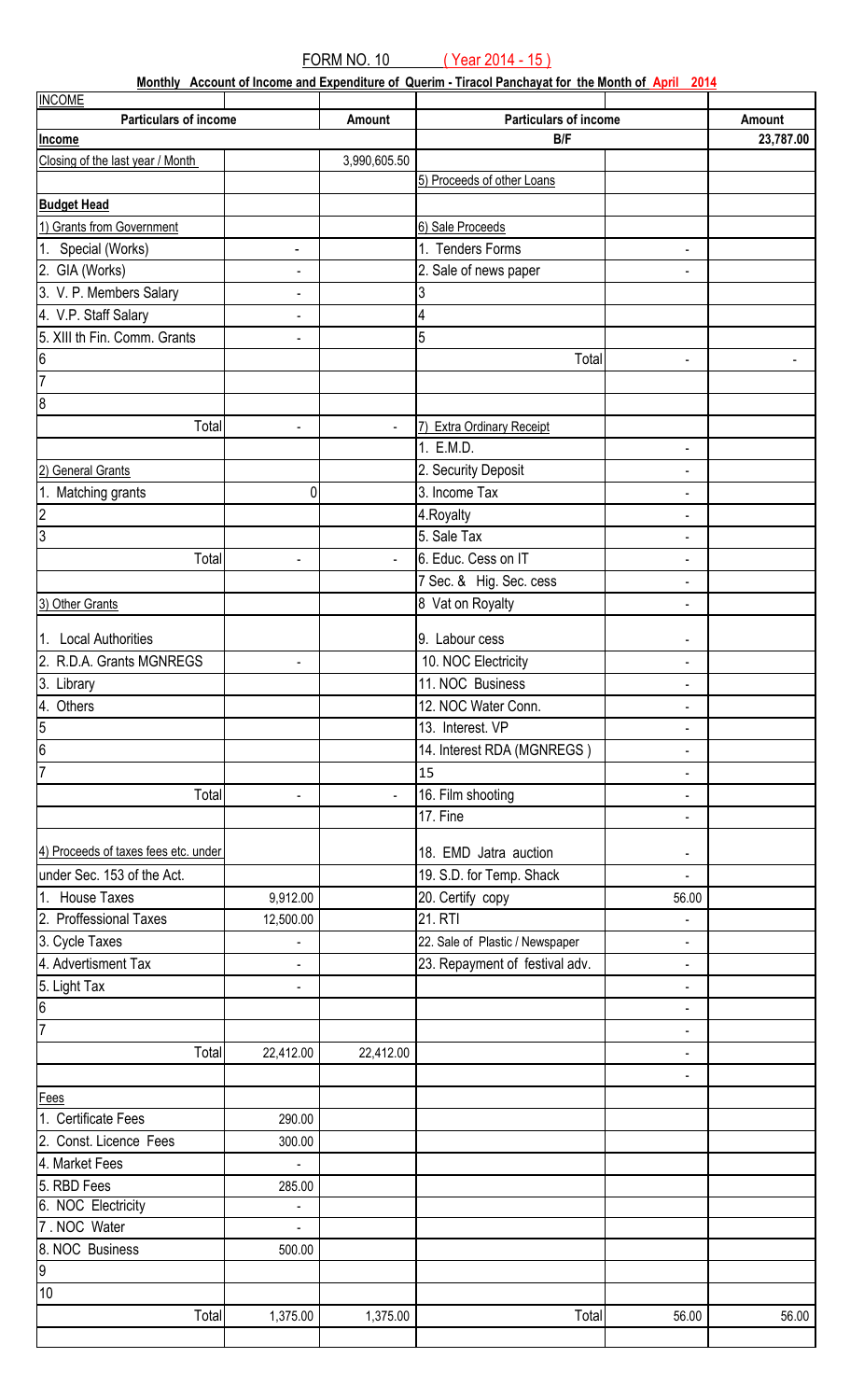| C/F | 23,787.00 | <b>Total Receipt</b> | 23,843.00    |
|-----|-----------|----------------------|--------------|
|     |           | <b>Grand Total</b>   | 4,014,448.50 |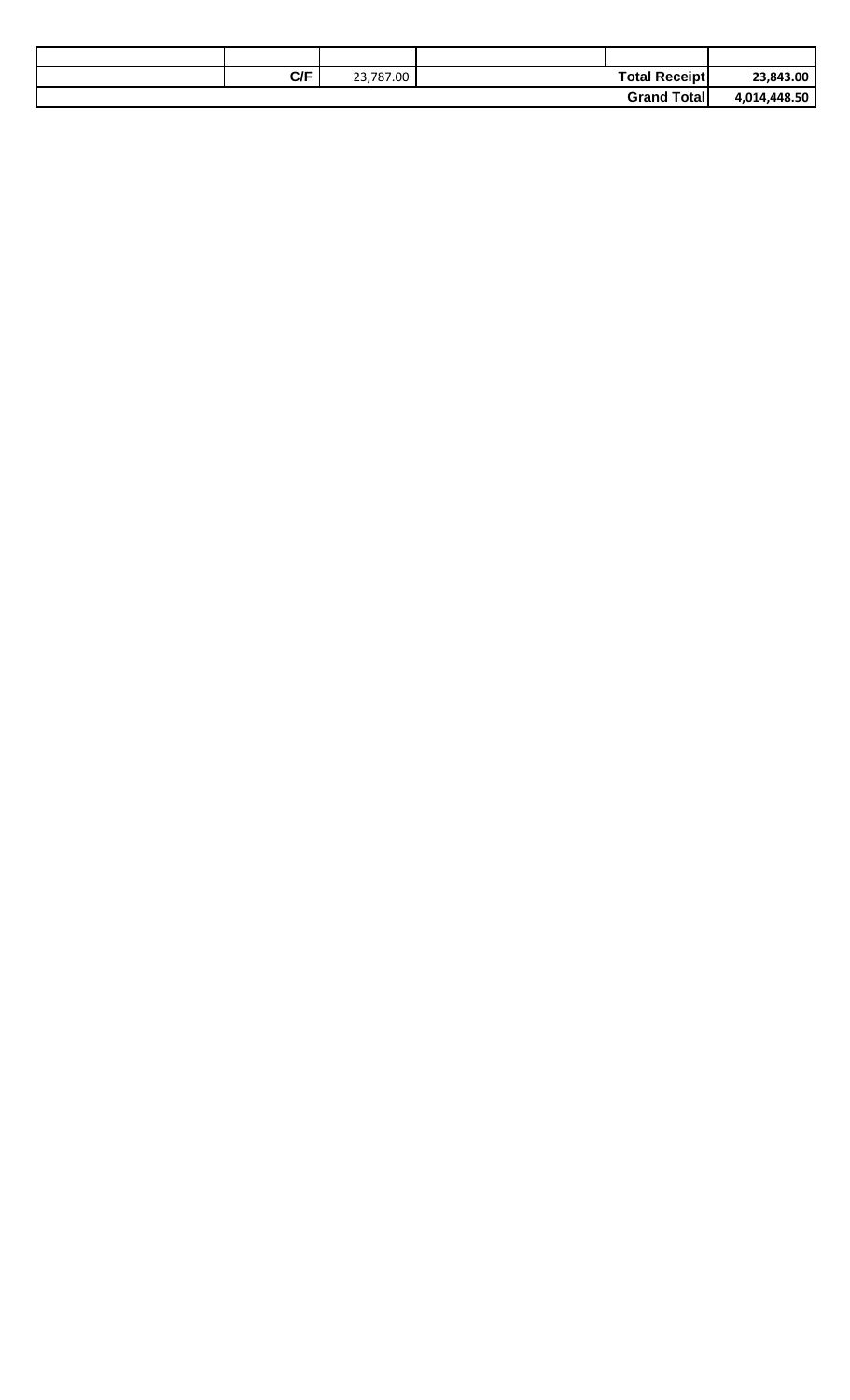**Monthly Account of Income and Expenditure of Querim - Tiracol Panchayat for the Month of May 2014**

| <b>INCOME</b>                        |                                            |                |                                        |                              |           |
|--------------------------------------|--------------------------------------------|----------------|----------------------------------------|------------------------------|-----------|
| <b>Particulars of income</b>         |                                            | Amount         | <b>Particulars of income</b>           |                              | Amount    |
| Income                               |                                            |                | B/F                                    |                              | 11,482.00 |
| Closing of the last year / Month     |                                            | 3,945,595.50   |                                        |                              |           |
|                                      |                                            |                | 5) Proceeds of other Loans             |                              |           |
| <b>Budget Head</b>                   |                                            |                |                                        |                              |           |
| 1) Grants from Government            |                                            |                | 6) Sale Proceeds                       |                              |           |
| 1. Special (Works)                   | $\blacksquare$                             |                | 1. Tenders Forms                       | $\blacksquare$               |           |
| 2. GIA (Works)                       | $\blacksquare$                             |                | 2. Sale of news paper                  | $\overline{\phantom{0}}$     |           |
| 3. V. P. Members Salary              | $\blacksquare$                             |                | 3                                      |                              |           |
| 4. V.P. Staff Salary                 | $\blacksquare$                             |                | 4                                      |                              |           |
| 5. XIII th Fin. Comm. Grants         | $\blacksquare$                             |                | 5                                      |                              |           |
| 6                                    |                                            |                | Total                                  | $\blacksquare$               |           |
| 7                                    |                                            |                |                                        |                              |           |
| 8                                    |                                            |                |                                        |                              |           |
|                                      |                                            |                |                                        |                              |           |
| Total                                | ÷,                                         | $\blacksquare$ | 7) Extra Ordinary Receipt<br>1. E.M.D. |                              |           |
|                                      |                                            |                |                                        | $\qquad \qquad \blacksquare$ |           |
| 2) General Grants                    |                                            |                | 2. Security Deposit                    | $\blacksquare$               |           |
| 1. Matching grants                   | 0                                          |                | 3. Income Tax                          | $\overline{\phantom{0}}$     |           |
| $\overline{2}$                       |                                            |                | 4. Royalty                             | $\qquad \qquad \blacksquare$ |           |
| က                                    |                                            |                | 5. Sale Tax                            | ۰                            |           |
| Total                                | ÷,                                         | $\blacksquare$ | 6. Educ. Cess on IT                    | $\blacksquare$               |           |
|                                      |                                            |                | 7 Sec. & Hig. Sec. cess                | $\overline{\phantom{a}}$     |           |
| 3) Other Grants                      |                                            |                | 8 Vat on Royalty                       | $\blacksquare$               |           |
| 1. Local Authorities                 |                                            |                | 9. Labour cess                         | $\qquad \qquad \blacksquare$ |           |
| 2. R.D.A. Grants MGNREGS             | $\overline{\phantom{a}}$                   |                | 10. NOC Electricity                    | $\blacksquare$               |           |
| 3. Library                           |                                            |                | 11. NOC Business                       | $\blacksquare$               |           |
| 4. Others                            |                                            |                | 12. NOC Water Conn.                    | $\overline{\phantom{a}}$     |           |
| $\overline{5}$                       |                                            |                | 13. Interest. VP                       | $\blacksquare$               |           |
| $\overline{6}$                       |                                            |                | 14. Interest RDA (MGNREGS)             | $\blacksquare$               |           |
| 17                                   |                                            |                | 15                                     | $\qquad \qquad \blacksquare$ |           |
| Total                                | $\blacksquare$                             | $\blacksquare$ | 16. Film shooting                      | $\blacksquare$               |           |
|                                      |                                            |                | 17. Fine                               | $\blacksquare$               |           |
|                                      |                                            |                |                                        |                              |           |
| 4) Proceeds of taxes fees etc. under |                                            |                | 18. EMD Jatra auction                  | $\blacksquare$               |           |
| under Sec. 153 of the Act.           |                                            |                | 19. S.D. for Temp. Shack               | $\blacksquare$               |           |
| 1. House Taxes                       | 9,589.50                                   |                | 20. Certify copy                       | 8.00                         |           |
| 2. Proffessional Taxes               | 550.00                                     |                | 21. RTI                                | 10.00                        |           |
| 3. Cycle Taxes                       |                                            |                | 22. Sale of Plastic / Newspaper        | $\blacksquare$               |           |
| 4. Advertisment Tax                  | ä,                                         |                | 23. Repayment of festival adv.         | $\blacksquare$               |           |
| 5. Light Tax                         | 17.50                                      |                |                                        | $\blacksquare$               |           |
| $\overline{6}$                       |                                            |                |                                        | $\overline{\phantom{a}}$     |           |
| 7                                    |                                            |                |                                        | $\blacksquare$               |           |
| Total                                | 10,157.00                                  | 10,157.00      |                                        | $\blacksquare$               |           |
|                                      |                                            |                |                                        | $\overline{\phantom{a}}$     |           |
| Fees                                 |                                            |                |                                        |                              |           |
| 1. Certificate Fees                  | 600.00                                     |                |                                        |                              |           |
| 2. Const. Licence Fees               |                                            |                |                                        |                              |           |
| 4. Market Fees                       | $\overline{\phantom{0}}$<br>$\overline{a}$ |                |                                        |                              |           |
| 5. RBD Fees                          | 425.00                                     |                |                                        |                              |           |
| 6. NOC Electricity                   | 100.00                                     |                |                                        |                              |           |
| 7. NOC Water                         | 200.00                                     |                |                                        |                              |           |
| 8. NOC Business                      | $\overline{\phantom{a}}$                   |                |                                        |                              |           |
| $\overline{9}$                       |                                            |                |                                        |                              |           |
| 10                                   |                                            |                |                                        |                              |           |
| Total                                | 1,325.00                                   |                | Total                                  |                              |           |
|                                      |                                            | 1,325.00       |                                        | 18.00                        | 18.00     |
|                                      |                                            |                |                                        |                              |           |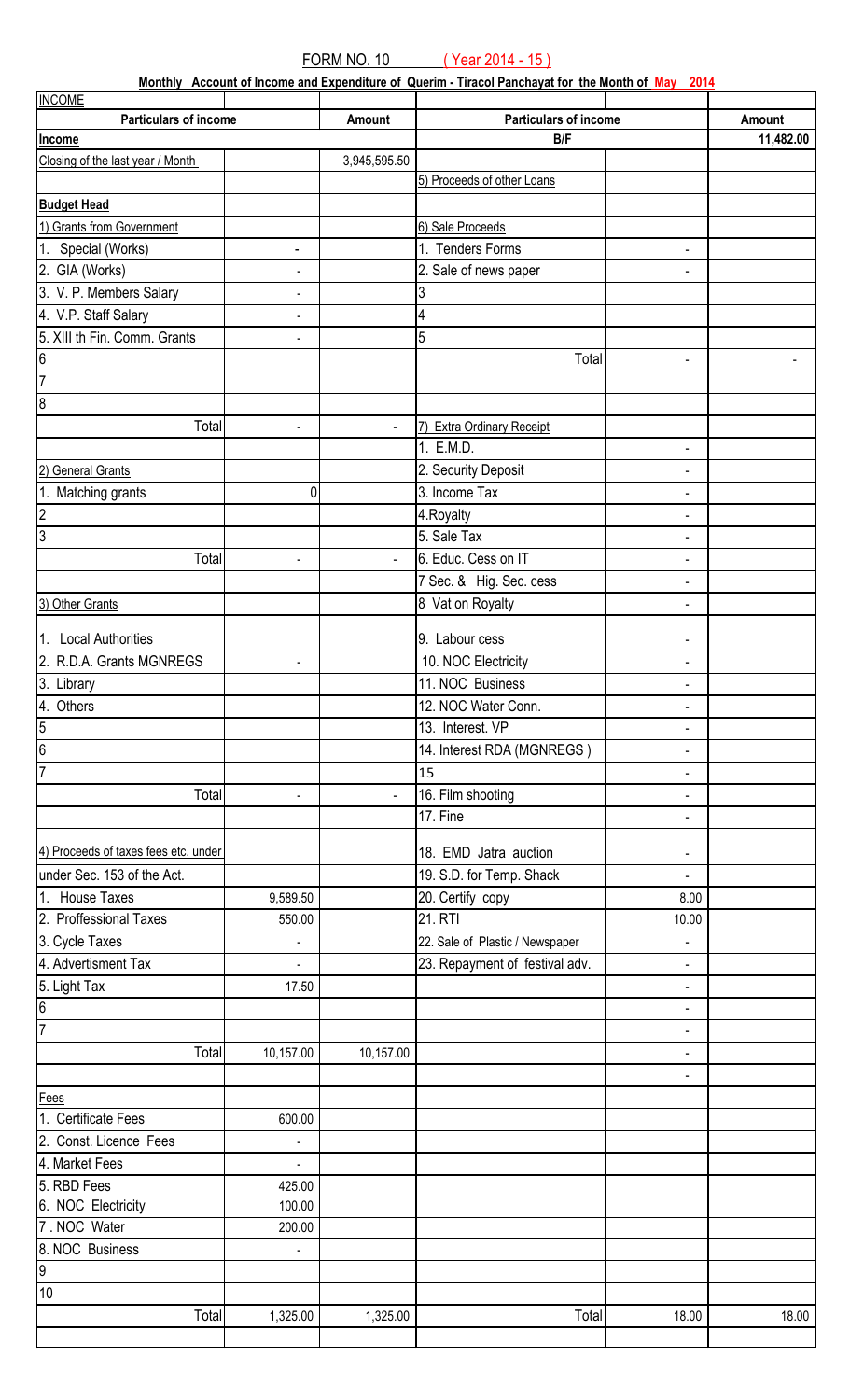| C/F | 11,482.00 | <b>Total Receipt</b> | 11,500.00    |
|-----|-----------|----------------------|--------------|
|     |           | <b>Grand Total</b>   | 3,957,095.50 |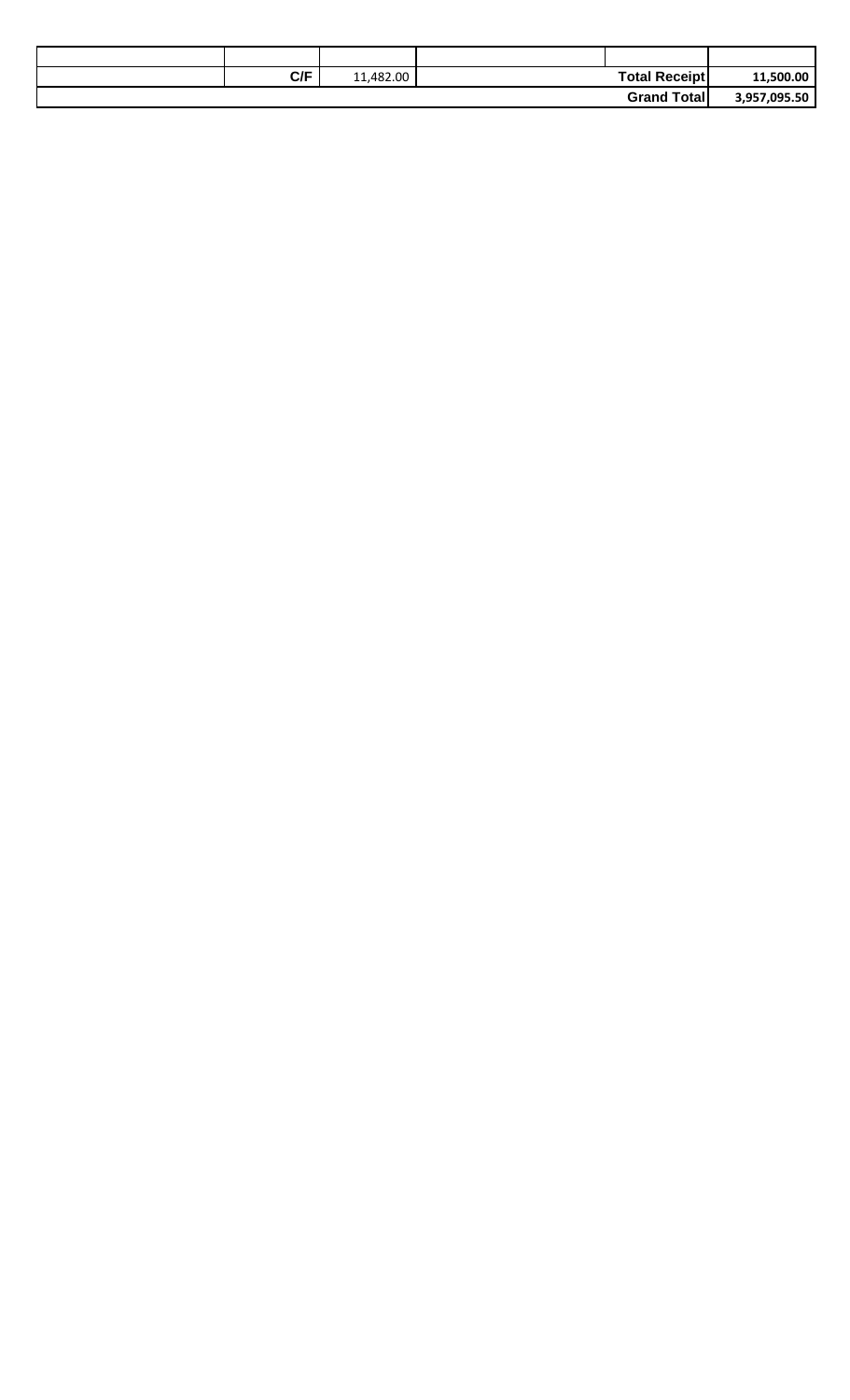**Monthly Account of Income and Expenditure of Querim - Tiracol Panchayat for the Month of June 2014**

| <b>INCOME</b>                        |                          |                |                                 |                              |            |
|--------------------------------------|--------------------------|----------------|---------------------------------|------------------------------|------------|
| <b>Particulars of income</b>         |                          | Amount         | Particulars of income           |                              | Amount     |
| Income                               |                          |                | B/F                             |                              | 4,930.00   |
| Closing of the last year / Month     |                          | 3,872,386.50   |                                 |                              |            |
|                                      |                          |                | 5) Proceeds of other Loans      |                              |            |
| <b>Budget Head</b>                   |                          |                |                                 |                              |            |
| 1) Grants from Government            |                          |                | 6) Sale Proceeds                |                              |            |
| 1. Special (Works)                   | $\overline{\phantom{a}}$ |                | 1. Tenders Forms                | $\qquad \qquad \blacksquare$ |            |
| 2. GIA (Works)                       | ÷,                       |                | 2. Sale of news paper           | $\blacksquare$               |            |
| 3. V. P. Members Salary              | $\overline{\phantom{0}}$ |                | 3                               |                              |            |
| 4. V.P. Staff Salary                 | $\blacksquare$           |                | 4                               |                              |            |
| 5. XIII th Fin. Comm. Grants         | $\blacksquare$           |                | 5                               |                              |            |
| $\vert 6 \vert$                      |                          |                | Total                           |                              |            |
| $\overline{7}$                       |                          |                |                                 | $\blacksquare$               |            |
| $\overline{8}$                       |                          |                |                                 |                              |            |
|                                      |                          |                |                                 |                              |            |
| Total                                | $\blacksquare$           | $\blacksquare$ | 7) Extra Ordinary Receipt       |                              |            |
|                                      |                          |                | 1. E.M.D.                       | $\blacksquare$               |            |
| 2) General Grants                    |                          |                | 2. Security Deposit             | $\blacksquare$               |            |
| 1. Matching grants                   | 0                        |                | 3. Income Tax                   | $\qquad \qquad \blacksquare$ |            |
| $\overline{2}$                       |                          |                | 4. Royalty                      | $\blacksquare$               |            |
| $\overline{3}$                       |                          |                | 5. Sale Tax                     | $\blacksquare$               |            |
| Total                                | $\blacksquare$           | $\blacksquare$ | 6. Educ. Cess on IT             | $\qquad \qquad \blacksquare$ |            |
|                                      |                          |                | 7 Sec. & Hig. Sec. cess         | $\blacksquare$               |            |
| 3) Other Grants                      |                          |                | 8 Vat on Royalty                | $\blacksquare$               |            |
|                                      |                          |                |                                 |                              |            |
| 1. Local Authorities                 |                          |                | 9. Labour cess                  | $\qquad \qquad \blacksquare$ |            |
| 2. R.D.A. Grants MGNREGS             | ÷,                       |                | 10. NOC Electricity             | $\blacksquare$               |            |
| 3. Library                           |                          |                | 11. NOC Business                | $\blacksquare$               |            |
| 4. Others                            |                          |                | 12. NOC Water Conn.             | $\blacksquare$               |            |
| $\frac{5}{6}$                        |                          |                | 13. Interest. VP                | 4,804.00                     |            |
|                                      |                          |                | 14. Interest RDA (MGNREGS)      |                              |            |
| $\overline{7}$                       |                          |                | 15                              |                              |            |
| Total                                | $\blacksquare$           | $\blacksquare$ | 16. Film shooting               | 102,586.00                   |            |
|                                      |                          |                | 17. Fine                        | $\overline{\phantom{0}}$     |            |
| 4) Proceeds of taxes fees etc. under |                          |                | 18. EMD Jatra auction           |                              |            |
|                                      |                          |                |                                 | $\blacksquare$               |            |
| under Sec. 153 of the Act.           |                          |                | 19. S.D. for Temp. Shack        | $\blacksquare$               |            |
| 1. House Taxes                       | 2,600.00                 |                | 20. Certify copy                | 20.00                        |            |
| 2. Proffessional Taxes               | 200.00                   |                | <b>21. RTI</b>                  | ۰                            |            |
| 3. Cycle Taxes                       | $\blacksquare$           |                | 22. Sale of Plastic / Newspaper | $\blacksquare$               |            |
| 4. Advertisment Tax                  | $\blacksquare$           |                | 23. Repayment of festival adv.  | $\blacksquare$               |            |
| 5. Light Tax                         | $\overline{\phantom{a}}$ |                |                                 | $\blacksquare$               |            |
| $\overline{6}$                       |                          |                |                                 | $\blacksquare$               |            |
| 7                                    |                          |                |                                 | $\blacksquare$               |            |
| Total                                | 2,800.00                 | 2,800.00       |                                 | ÷,                           |            |
|                                      |                          |                |                                 | $\blacksquare$               |            |
| Fees                                 |                          |                |                                 |                              |            |
| 1. Certificate Fees                  | 1,325.00                 |                |                                 |                              |            |
| 2. Const. Licence Fees               | $\blacksquare$           |                |                                 |                              |            |
| 4. Market Fees                       | L,                       |                |                                 |                              |            |
| 5. RBD Fees                          | 705.00                   |                |                                 |                              |            |
| 6. NOC Electricity                   | 100.00                   |                |                                 |                              |            |
| 7. NOC Water                         | $\overline{\phantom{a}}$ |                |                                 |                              |            |
| 8. NOC Business                      | $\overline{\phantom{a}}$ |                |                                 |                              |            |
| $\overline{9}$                       |                          |                |                                 |                              |            |
| 10                                   |                          |                |                                 |                              |            |
| Total                                | 2,130.00                 | 2,130.00       | Total                           | 107,410.00                   | 107,410.00 |
|                                      |                          |                |                                 |                              |            |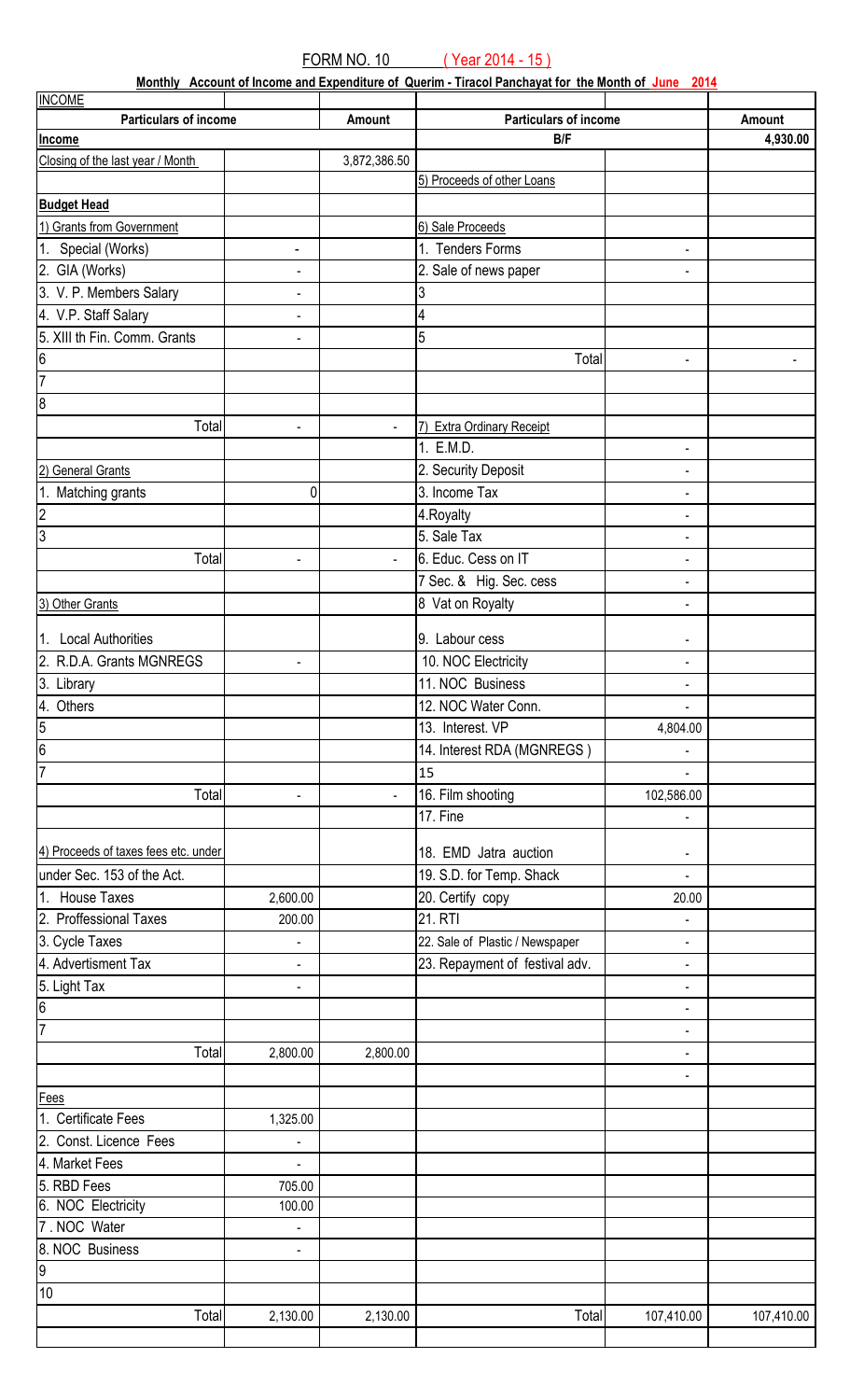| 112,340.00   | <b>Total Receipt</b> | 930.00 | C/F |  |
|--------------|----------------------|--------|-----|--|
| 3,984,726.50 | <b>Grand Total</b>   |        |     |  |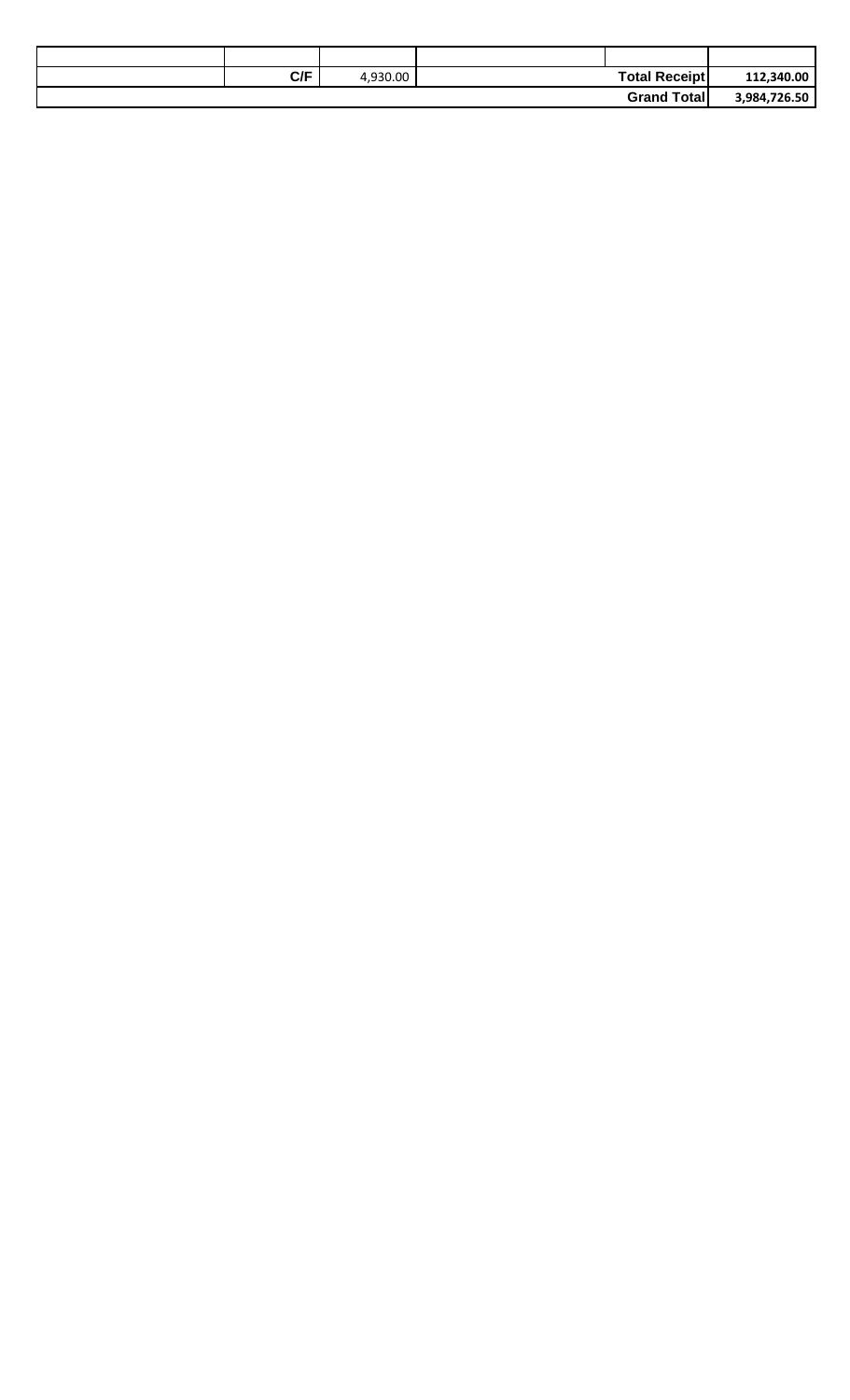**Monthly Account of Income and Expenditure of Querim - Tiracol Panchayat for the Month of July 2014**

| <b>INCOME</b>                        |                          |                |                                 |                              |            |
|--------------------------------------|--------------------------|----------------|---------------------------------|------------------------------|------------|
| <b>Particulars of income</b>         |                          | Amount         | Particulars of income           |                              | Amount     |
| Income                               |                          |                | B/F                             |                              | 208,789.50 |
| Closing of the last year / Month     |                          | 3,770,372.50   |                                 |                              |            |
|                                      |                          |                | 5) Proceeds of other Loans      |                              |            |
| <b>Budget Head</b>                   |                          |                |                                 |                              |            |
| 1) Grants from Government            |                          |                | 6) Sale Proceeds                |                              |            |
| 1. Special (Works)                   | ÷,                       |                | 1. Tenders Forms                | 10,000.00                    |            |
| 2. GIA (Works)                       | $\blacksquare$           |                | 2. Sale of news paper           |                              |            |
| 3. V. P. Members Salary              | $\blacksquare$           |                | 3                               |                              |            |
| 4. V.P. Staff Salary                 | $\blacksquare$           |                | 4                               |                              |            |
| 5. XIII th Fin. Comm. Grants         | $\overline{\phantom{a}}$ |                | 5                               |                              |            |
| 16                                   |                          |                | Total                           | 10,000.00                    | 10,000.00  |
| l7                                   |                          |                |                                 |                              |            |
| 8                                    |                          |                |                                 |                              |            |
| Total                                |                          |                | Extra Ordinary Receipt          |                              |            |
|                                      | $\blacksquare$           | $\blacksquare$ | 1. E.M.D.                       |                              |            |
|                                      |                          |                |                                 | 77,402.00                    |            |
| General Grants                       |                          |                | 2. Security Deposit             |                              |            |
| Matching grants                      | 0                        |                | 3. Income Tax                   | $\blacksquare$               |            |
| 2                                    |                          |                | 4. Royalty                      | $\blacksquare$               |            |
| 3                                    |                          |                | 5. Sale Tax                     | $\overline{\phantom{a}}$     |            |
| Total                                | $\blacksquare$           | $\blacksquare$ | 6. Educ. Cess on IT             | $\qquad \qquad \blacksquare$ |            |
|                                      |                          |                | 7 Sec. & Hig. Sec. cess         | $\blacksquare$               |            |
| 3) Other Grants                      |                          |                | 8 Vat on Royalty                | $\blacksquare$               |            |
|                                      |                          |                |                                 |                              |            |
| 1. Local Authorities                 |                          |                | 9. Labour cess                  | $\blacksquare$               |            |
| 2. R.D.A. Grants MGNREGS             | 200,000.00               |                | 10. NOC Electricity             | $\blacksquare$               |            |
| 3. Library                           |                          |                | 11. NOC Business                | $\overline{\phantom{a}}$     |            |
| 4. Others                            |                          |                | 12. NOC Water Conn.             | $\blacksquare$               |            |
| $\overline{5}$                       |                          |                | 13. Interest. VP                | 63,763.00                    |            |
| $\overline{6}$                       |                          |                | 14. Interest RDA (MGNREGS)      | 1,915.00                     |            |
| l7                                   |                          |                | 15                              |                              |            |
| Total                                | 200,000.00               | 200,000.00     | 16. Film shooting               | $\blacksquare$               |            |
|                                      |                          |                | 17. Fine                        | $\blacksquare$               |            |
|                                      |                          |                |                                 |                              |            |
| 4) Proceeds of taxes fees etc. under |                          |                | 18. EMD Jatra auction           | $\blacksquare$               |            |
| under Sec. 153 of the Act.           |                          |                | 19. S.D. for Temp. Shack        | $\blacksquare$               |            |
| 1. House Taxes                       | 3,059.50                 |                | 20. Certify copy                | 40.00                        |            |
| 2. Proffessional Taxes               | 600.00                   |                | 21. RTI                         | 290.00                       |            |
| 3. Cycle Taxes                       |                          |                | 22. Sale of Plastic / Newspaper |                              |            |
| 4. Advertisment Tax                  | $\blacksquare$           |                | 23. Repayment of festival adv.  | $\blacksquare$               |            |
| 5. Light Tax                         | $\overline{\phantom{a}}$ |                |                                 | $\blacksquare$               |            |
| 6                                    |                          |                |                                 | $\blacksquare$               |            |
|                                      |                          |                |                                 | $\blacksquare$               |            |
| Total                                | 3,659.50                 | 3,659.50       |                                 | $\blacksquare$               |            |
|                                      |                          |                |                                 | $\qquad \qquad \blacksquare$ |            |
| <b>Fees</b>                          |                          |                |                                 |                              |            |
| 1. Certificate Fees                  | 3,535.00                 |                |                                 |                              |            |
| 2. Const. Licence Fees               |                          |                |                                 |                              |            |
| 4. Market Fees                       | ÷,                       |                |                                 |                              |            |
| 5. RBD Fees                          | 195.00                   |                |                                 |                              |            |
| 6. NOC Electricity                   | 1,200.00                 |                |                                 |                              |            |
| 7. NOC Water / water seal            | 200.00                   |                |                                 |                              |            |
| 8. NOC Business                      | $\overline{a}$           |                |                                 |                              |            |
| $\overline{9}$                       |                          |                |                                 |                              |            |
| 10                                   |                          |                |                                 |                              |            |
| Total                                | 5,130.00                 | 5,130.00       | Total                           | 143,410.00                   | 143,410.00 |
|                                      |                          |                |                                 |                              |            |
|                                      |                          |                |                                 |                              |            |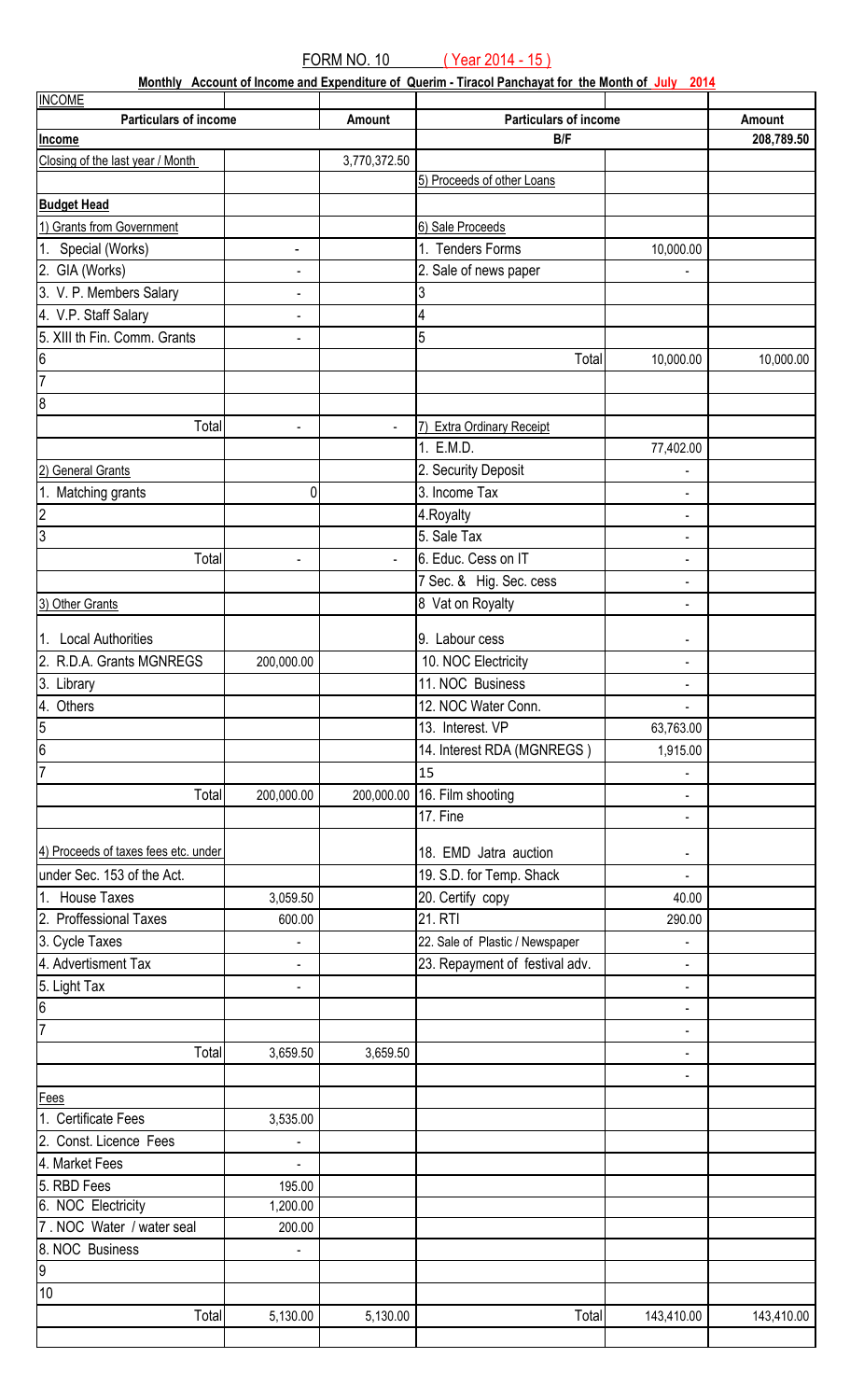| C/F | 208,789.50 | <b>Total Receipt</b> | 362,199.50   |
|-----|------------|----------------------|--------------|
|     |            | <b>Grand Total</b>   | 4,132,572.00 |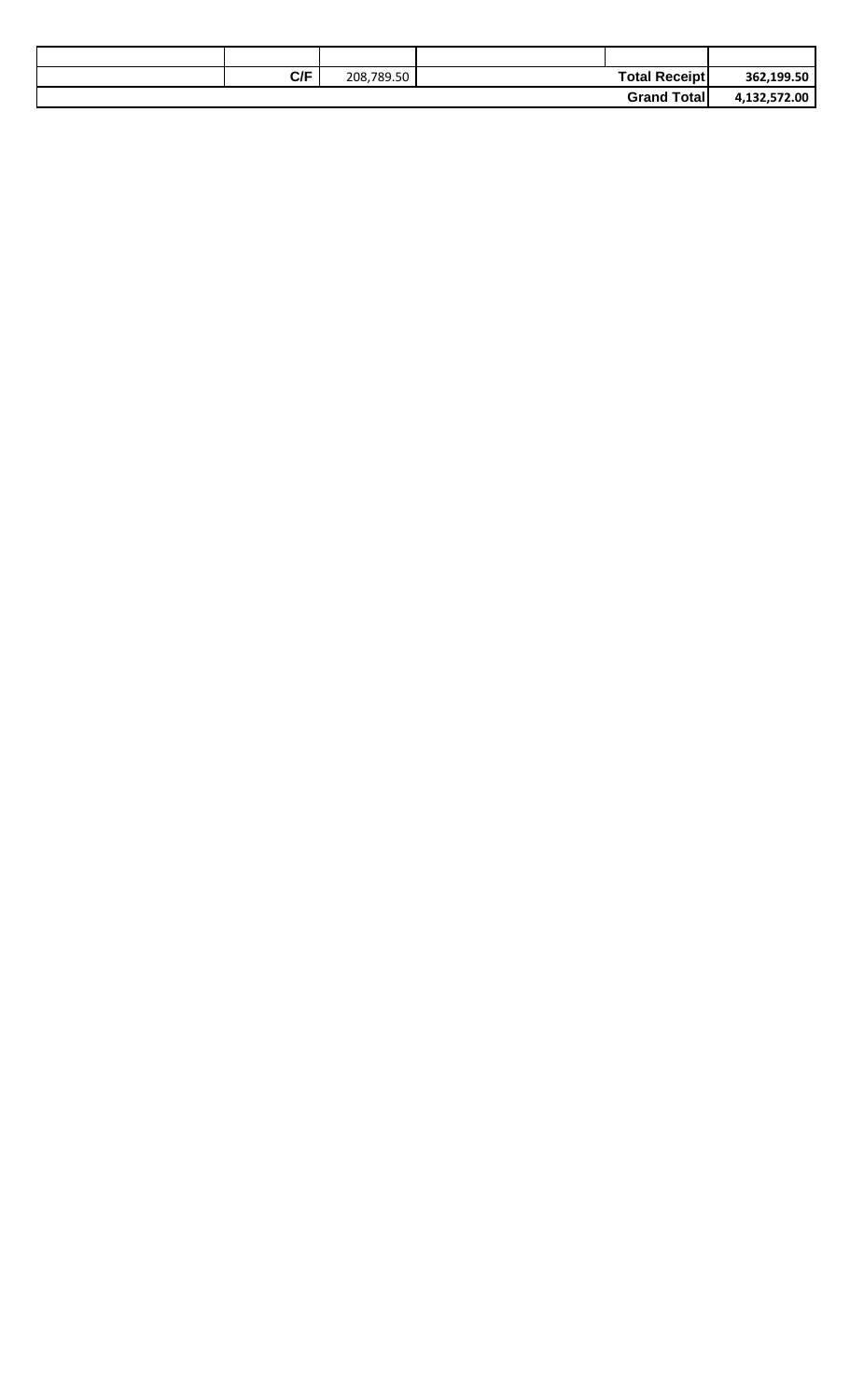**Monthly Account of Income and Expenditure of Querim - Tiracol Panchayat for the Month of August 2014**

| <b>INCOME</b>                        |                          |                |                                 |                              |           |
|--------------------------------------|--------------------------|----------------|---------------------------------|------------------------------|-----------|
| <b>Particulars of income</b>         |                          | Amount         | <b>Particulars of income</b>    |                              | Amount    |
| Income                               |                          |                | B/F                             |                              | 70,548.00 |
| Closing of the last year / Month     |                          | 4,037,115.00   |                                 |                              |           |
|                                      |                          |                | 5) Proceeds of other Loans      |                              |           |
| <b>Budget Head</b>                   |                          |                |                                 |                              |           |
| 1) Grants from Government            |                          |                | 6) Sale Proceeds                |                              |           |
| 1. Special (Works)                   | $\overline{\phantom{a}}$ |                | 1. Tenders Forms                | $\blacksquare$               |           |
| 2. GIA (Works)                       | $\overline{\phantom{a}}$ |                | 2. Sale of news paper           | $\overline{\phantom{0}}$     |           |
| 3. V. P. Members Salary              | $\blacksquare$           |                | 3                               |                              |           |
| 4. V.P. Staff Salary                 | $\blacksquare$           |                | 4                               |                              |           |
| 5. XIII th Fin. Comm. Grants         | 61,209.00                |                | 5                               |                              |           |
| $6\overline{6}$                      |                          |                | Total                           |                              |           |
| 7                                    |                          |                |                                 | $\blacksquare$               |           |
|                                      |                          |                |                                 |                              |           |
| $\infty$                             |                          |                |                                 |                              |           |
| Total                                | 61,209.00                | 61,209.00      | 7) Extra Ordinary Receipt       |                              |           |
|                                      |                          |                | 1. E.M.D.                       | $\overline{\phantom{a}}$     |           |
| 2) General Grants                    |                          |                | 2. Security Deposit             | $\overline{\phantom{0}}$     |           |
| Matching grants                      | 0                        |                | 3. Income Tax                   | $\overline{\phantom{a}}$     |           |
| $\overline{2}$                       |                          |                | 4. Royalty                      | $\overline{\phantom{a}}$     |           |
| $\overline{3}$                       |                          |                | 5. Sale Tax                     | $\blacksquare$               |           |
| Total                                | $\overline{\phantom{a}}$ | $\blacksquare$ | 6. Educ. Cess on IT             | $\overline{\phantom{a}}$     |           |
|                                      |                          |                | 7 Sec. & Hig. Sec. cess         | $\overline{\phantom{a}}$     |           |
| 3) Other Grants                      |                          |                | 8 Vat on Royalty                | $\blacksquare$               |           |
|                                      |                          |                |                                 |                              |           |
| 1. Local Authorities                 |                          |                | 9. Labour cess                  | $\overline{\phantom{a}}$     |           |
| 2. R.D.A. Grants MGNREGS             | ÷,                       |                | 10. NOC Electricity             | $\blacksquare$               |           |
| $\sqrt{3}$ . Library                 |                          |                | 11. NOC Business                | $\blacksquare$               |           |
| 4. Others                            |                          |                | 12. NOC Water Conn.             | $\overline{\phantom{a}}$     |           |
|                                      |                          |                | 13. Interest. VP                | $\blacksquare$               |           |
| $\frac{5}{6}$                        |                          |                | 14. Interest RDA (MGNREGS)      | $\overline{\phantom{a}}$     |           |
| $\overline{7}$                       |                          |                | 15                              | $\overline{\phantom{a}}$     |           |
| Total                                | $\blacksquare$           | ä,             | 16. Film shooting               | $\overline{\phantom{a}}$     |           |
|                                      |                          |                | 17. Fine                        | $\blacksquare$               |           |
|                                      |                          |                |                                 |                              |           |
| 4) Proceeds of taxes fees etc. under |                          |                | 18. EMD Jatra auction           | $\blacksquare$               |           |
| under Sec. 153 of the Act.           |                          |                | 19. S.D. for Temp. Shack        | $\blacksquare$               |           |
| 1. House Taxes                       | 4,560.00                 |                | 20. Certify copy                | 40.00                        |           |
| 2. Proffessional Taxes               | 2,050.00                 |                | 21. RTI                         | $\blacksquare$               |           |
| 3. Cycle Taxes                       |                          |                | 22. Sale of Plastic / Newspaper | $\blacksquare$               |           |
| 4. Advertisment Tax                  | $\overline{a}$           |                | 23. Repayment of festival adv.  | 2,250.00                     |           |
| 5. Light Tax                         | 24.00                    |                |                                 | $\overline{\phantom{0}}$     |           |
| 6                                    |                          |                |                                 | $\qquad \qquad \blacksquare$ |           |
| $\overline{7}$                       |                          |                |                                 | $\blacksquare$               |           |
| Total                                |                          |                |                                 |                              |           |
|                                      | 6,634.00                 | 6,634.00       |                                 | $\overline{\phantom{a}}$     |           |
|                                      |                          |                |                                 | $\qquad \qquad \blacksquare$ |           |
| Fees                                 |                          |                |                                 |                              |           |
| 1. Certificate Fees                  | 1,820.00                 |                |                                 |                              |           |
| 2. Const. Licence Fees               |                          |                |                                 |                              |           |
| 4. Market Fees                       | ä,                       |                |                                 |                              |           |
| 5. RBD Fees                          | 385.00                   |                |                                 |                              |           |
| 6. NOC Electricity                   | 400.00                   |                |                                 |                              |           |
| 7. NOC Water / water seal            | 100.00                   |                |                                 |                              |           |
| 8. NOC Business                      | $\overline{\phantom{a}}$ |                |                                 |                              |           |
| $\overline{9}$                       |                          |                |                                 |                              |           |
| 10                                   |                          |                |                                 |                              |           |
| Total                                | 2,705.00                 | 2,705.00       | Total                           | 2,290.00                     | 2,290.00  |
|                                      |                          |                |                                 |                              |           |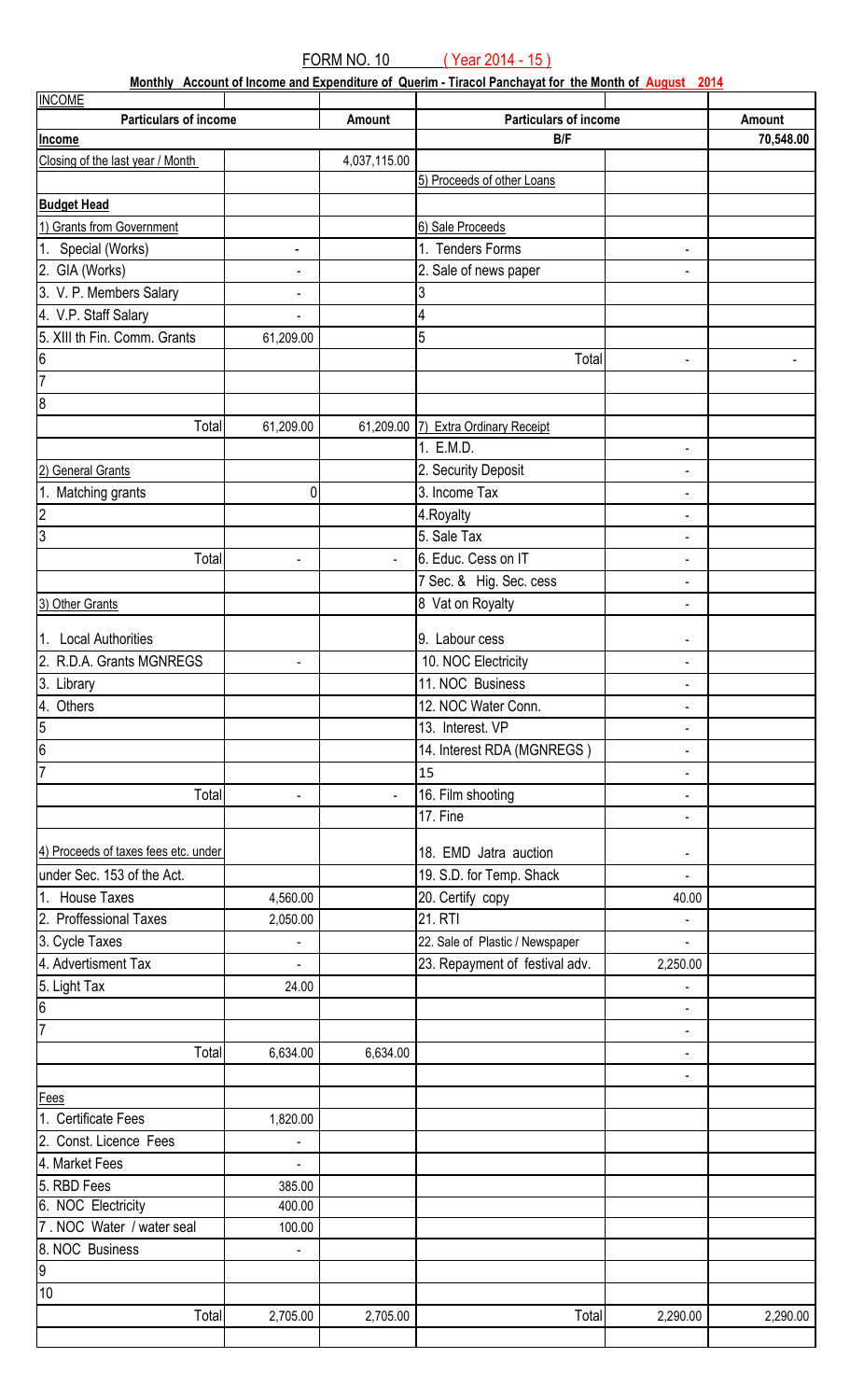| 72,838.00    | <b>Total Receipt</b> | 70,548.00 | C/F |  |
|--------------|----------------------|-----------|-----|--|
| 4,109,953.00 | <b>Grand Total</b>   |           |     |  |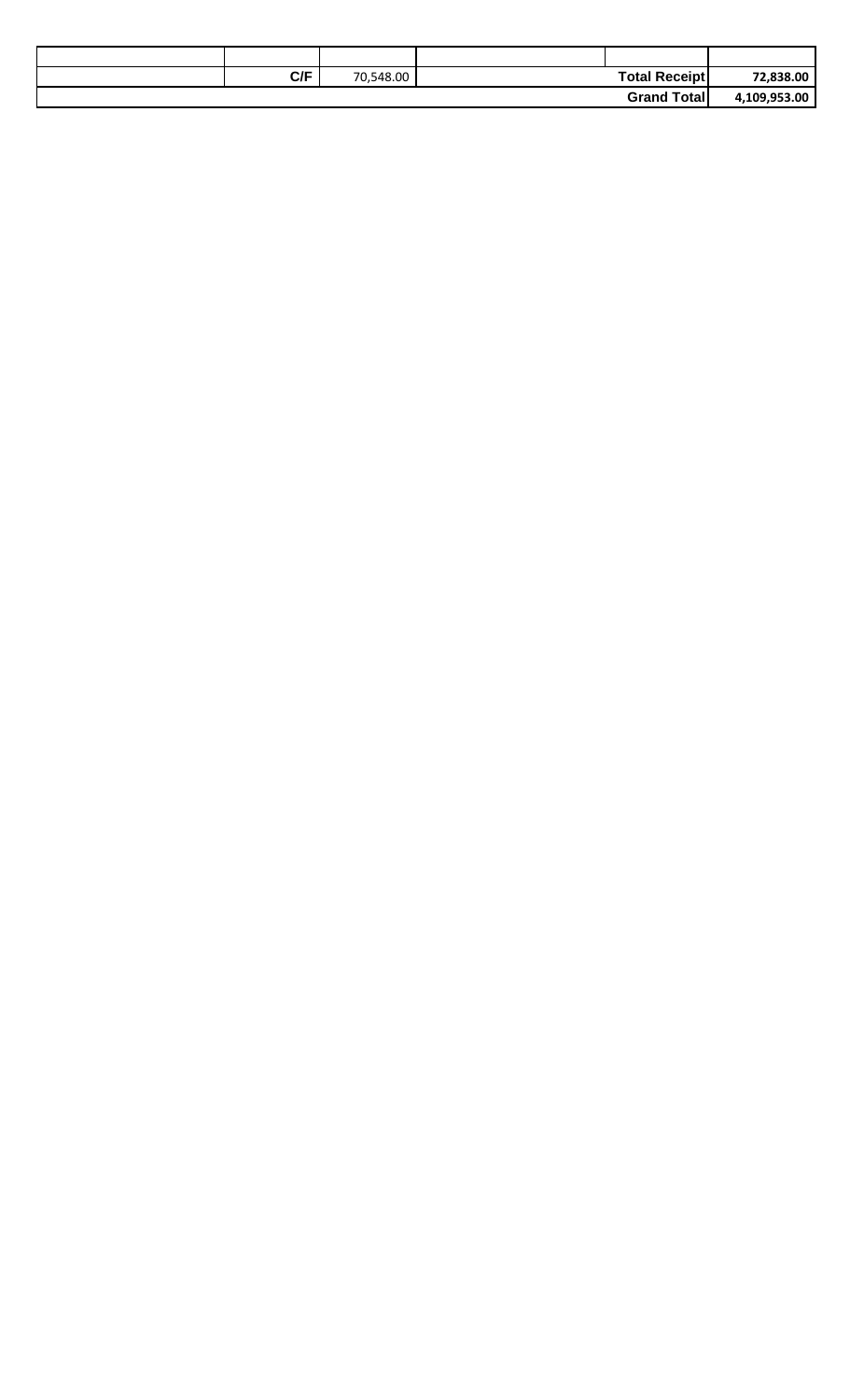**Monthly Account of Income and Expenditure of Querim - Tiracol Panchayat for the Month of September 2014**

| <b>INCOME</b>                        |                              |                |                                      |                          |            |
|--------------------------------------|------------------------------|----------------|--------------------------------------|--------------------------|------------|
| <b>Particulars of income</b>         |                              | Amount         | <b>Particulars of income</b>         |                          | Amount     |
| Income                               |                              |                | B/F                                  |                          | 160,039.00 |
| Closing of the last year / Month     |                              | 3,869,774.00   |                                      |                          |            |
|                                      |                              |                | 5) Proceeds of other Loans           |                          |            |
| <b>Budget Head</b>                   |                              |                |                                      |                          |            |
| 1) Grants from Government            |                              |                | 6) Sale Proceeds                     |                          |            |
| 1. Special (Works)                   | $\qquad \qquad \blacksquare$ |                | 1. Tenders Forms                     | $\blacksquare$           |            |
| 2. GIA (Works)                       | $\blacksquare$               |                | 2. Sale of news paper                | $\blacksquare$           |            |
| 3. V. P. Members Salary              | 153,000.00                   |                | 3                                    |                          |            |
| 4. V.P. Staff Salary                 | $\overline{\phantom{0}}$     |                | 4                                    |                          |            |
| 5. XIII th Fin. Comm. Grants         | $\overline{\phantom{a}}$     |                | 5                                    |                          |            |
| 6                                    |                              |                | Total                                |                          |            |
| 7                                    |                              |                |                                      | $\blacksquare$           |            |
|                                      |                              |                |                                      |                          |            |
| 8                                    |                              |                |                                      |                          |            |
| Total                                | 153,000.00                   |                | 153,000.00 7) Extra Ordinary Receipt |                          |            |
|                                      |                              |                | 1. E.M.D.                            | $\blacksquare$           |            |
| 2) General Grants                    |                              |                | 2. Security Deposit                  |                          |            |
| 1. Matching grants                   | 0                            |                | 3. Income Tax                        | $\overline{\phantom{a}}$ |            |
| $\overline{2}$                       |                              |                | 4. Royalty                           | $\overline{\phantom{a}}$ |            |
| က                                    |                              |                | 5. Sale Tax                          | $\overline{\phantom{a}}$ |            |
| Total                                | $\blacksquare$               | $\blacksquare$ | 6. Educ. Cess on IT                  | $\overline{\phantom{a}}$ |            |
|                                      |                              |                | 7 Sec. & Hig. Sec. cess              | $\blacksquare$           |            |
| 3) Other Grants                      |                              |                | 8 Vat on Royalty                     | $\overline{\phantom{a}}$ |            |
|                                      |                              |                |                                      |                          |            |
| 1. Local Authorities                 |                              |                | 9. Labour cess                       | $\overline{\phantom{a}}$ |            |
| 2. R.D.A. Grants MGNREGS             | $\blacksquare$               |                | 10. NOC Electricity                  | $\blacksquare$           |            |
| 3. Library                           |                              |                | 11. NOC Business                     | $\blacksquare$           |            |
| 4. Others                            |                              |                | 12. NOC Water Conn.                  | $\overline{\phantom{a}}$ |            |
| $\overline{5}$                       |                              |                | 13. Interest. VP                     | $\blacksquare$           |            |
| $\overline{6}$                       |                              |                | 14. Interest RDA (MGNREGS)           | $\blacksquare$           |            |
| l7                                   |                              |                | 15                                   |                          |            |
| Total                                | ÷,                           | $\overline{a}$ | 16. Film shooting                    |                          |            |
|                                      |                              |                | 17. Fine                             | $\blacksquare$           |            |
| 4) Proceeds of taxes fees etc. under |                              |                |                                      |                          |            |
|                                      |                              |                | 18. EMD Jatra auction                | $\blacksquare$           |            |
| under Sec. 153 of the Act.           |                              |                | 19. S.D. for Temp. Shack             | $\blacksquare$           |            |
| 1. House Taxes                       | 2,725.00                     |                | 20. Certify copy                     | 50.00                    |            |
| 2. Proffessional Taxes               | $\overline{\phantom{0}}$     |                | 21. RTI                              | 108.00                   |            |
| 3. Cycle Taxes                       | $\overline{\phantom{a}}$     |                | 22. Sale of Plastic / Newspaper      |                          |            |
| 4. Advertisment Tax                  | $\blacksquare$               |                | 23. Repayment of festival adv.       | $\blacksquare$           |            |
| 5. Light Tax                         | $\blacksquare$               |                |                                      | $\overline{\phantom{a}}$ |            |
| $\overline{6}$                       |                              |                |                                      | $\overline{\phantom{a}}$ |            |
| 17                                   |                              |                |                                      | $\overline{\phantom{a}}$ |            |
| Total                                | 2,725.00                     | 2,725.00       |                                      | $\blacksquare$           |            |
|                                      |                              |                |                                      | $\blacksquare$           |            |
| Fees                                 |                              |                |                                      |                          |            |
| 1. Certificate Fees                  | 700.00                       |                |                                      |                          |            |
| 2. Const. Licence Fees               | 2,284.00                     |                |                                      |                          |            |
| 4. Market Fees                       | L,                           |                |                                      |                          |            |
| 5. RBD Fees                          | 830.00                       |                |                                      |                          |            |
| 6. NOC Electricity                   | 500.00                       |                |                                      |                          |            |
| 7. NOC Water / water seal            | $\overline{\phantom{a}}$     |                |                                      |                          |            |
| 8. NOC Business                      | ÷,                           |                |                                      |                          |            |
| $\overline{9}$                       |                              |                |                                      |                          |            |
| 10                                   |                              |                |                                      |                          |            |
| Total                                | 4,314.00                     | 4,314.00       | Total                                | 158.00                   | 158.00     |
|                                      |                              |                |                                      |                          |            |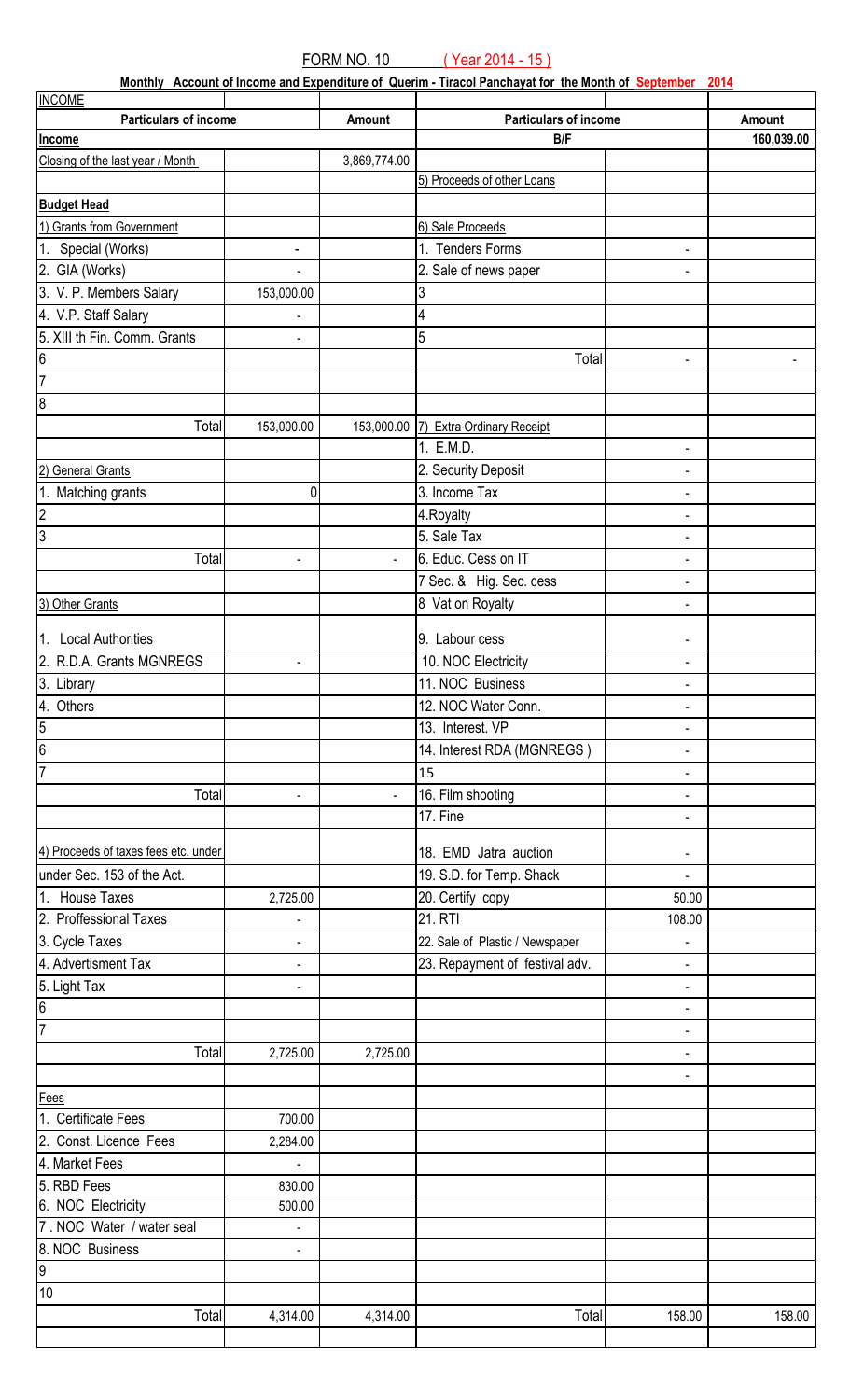| C/F | 160,039.00 | <b>Total Receipt</b> | 160,197.00   |
|-----|------------|----------------------|--------------|
|     |            | <b>Grand Total</b>   | 4,029,971.00 |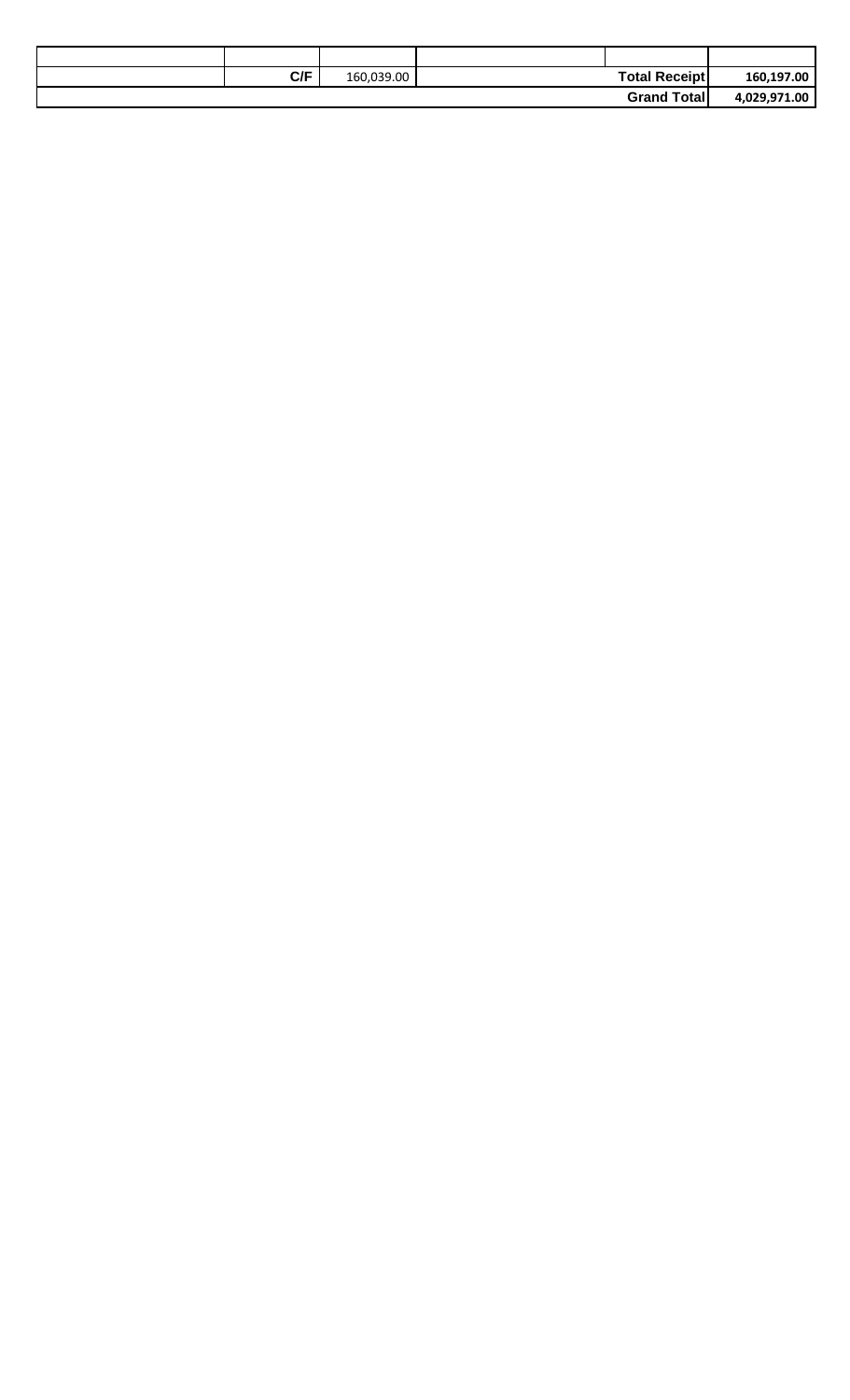**Monthly Account of Income and Expenditure of Querim - Tiracol Panchayat for the Month of October 2014**

| <b>INCOME</b>                        |                          |                |                                 |                              |          |
|--------------------------------------|--------------------------|----------------|---------------------------------|------------------------------|----------|
| <b>Particulars of income</b>         |                          | Amount         | <b>Particulars of income</b>    |                              | Amount   |
| Income                               |                          |                | B/F                             |                              | 7,755.00 |
| Closing of the last year / Month     |                          | 3,829,505.00   |                                 |                              |          |
|                                      |                          |                | 5) Proceeds of other Loans      |                              |          |
| <b>Budget Head</b>                   |                          |                |                                 |                              |          |
| 1) Grants from Government            |                          |                | 6) Sale Proceeds                |                              |          |
| 1. Special (Works)                   | ÷                        |                | 1. Tenders Forms                | $\blacksquare$               |          |
| 2. GIA (Works)                       | $\blacksquare$           |                | 2. Sale of news paper           |                              |          |
| 3. V. P. Members Salary              | $\blacksquare$           |                | 3                               |                              |          |
| 4. V.P. Staff Salary                 | $\overline{\phantom{a}}$ |                | 4                               |                              |          |
| 5. XIII th Fin. Comm. Grants         | $\overline{\phantom{0}}$ |                | 5                               |                              |          |
| $\frac{1}{6}$                        |                          |                | Total                           | ÷,                           |          |
| $\overline{7}$                       |                          |                |                                 |                              |          |
| $\overline{8}$                       |                          |                |                                 |                              |          |
| Total                                | ÷,                       | $\blacksquare$ | 7) Extra Ordinary Receipt       |                              |          |
|                                      |                          |                | 1. E.M.D.                       |                              |          |
| 2) General Grants                    |                          |                | 2. Security Deposit             | $\overline{\phantom{a}}$     |          |
| 1. Matching grants                   | 0                        |                | 3. Income Tax                   | $\overline{\phantom{a}}$     |          |
| $\overline{2}$                       |                          |                | 4. Royalty                      | $\overline{\phantom{a}}$     |          |
| ا دی                                 |                          |                | 5. Sale Tax                     | $\overline{\phantom{a}}$     |          |
| Total                                | $\blacksquare$           | $\blacksquare$ | 6. Educ. Cess on IT             | $\overline{\phantom{a}}$     |          |
|                                      |                          |                | 7 Sec. & Hig. Sec. cess         | $\overline{\phantom{a}}$     |          |
| 3) Other Grants                      |                          |                |                                 |                              |          |
|                                      |                          |                | 8 Vat on Royalty                | $\overline{\phantom{a}}$     |          |
| 1. Local Authorities                 |                          |                | 9. Labour cess                  | $\qquad \qquad \blacksquare$ |          |
| 2. R.D.A. Grants MGNREGS             | $\blacksquare$           |                | 10. NOC Electricity             | $\overline{\phantom{a}}$     |          |
| 3. Library                           |                          |                | 11. NOC Business                |                              |          |
| 4. Others                            |                          |                | 12. NOC Water Conn.             | $\overline{\phantom{a}}$     |          |
|                                      |                          |                | 13. Interest. VP                | 2,018.00                     |          |
| $\frac{5}{6}$                        |                          |                | 14. Interest RDA (MGNREGS)      |                              |          |
| $\overline{7}$                       |                          |                | 15                              |                              |          |
| Total                                | ÷,                       | $\overline{a}$ | 16. Film shooting               | 3,000.00                     |          |
|                                      |                          |                | 17. Fine                        | $\blacksquare$               |          |
|                                      |                          |                |                                 |                              |          |
| 4) Proceeds of taxes fees etc. under |                          |                | 18. EMD Jatra auction           | $\qquad \qquad \blacksquare$ |          |
| under Sec. 153 of the Act.           |                          |                | 19. S.D. for Temp. Shack        | $\blacksquare$               |          |
| 1. House Taxes                       | 3,590.00                 |                | 20. Certify copy                |                              |          |
| 2. Proffessional Taxes               | 100.00                   |                | 21. RTI                         | 102.00                       |          |
| 3. Cycle Taxes                       |                          |                | 22. Sale of Plastic / Newspaper |                              |          |
| 4. Advertisment Tax                  | ÷,                       |                | 23. Repayment of festival adv.  |                              |          |
| 5. Light Tax                         | ÷,                       |                | 24. Library                     | 500.00                       |          |
| $\frac{6}{7}$                        |                          |                |                                 |                              |          |
|                                      |                          |                |                                 | $\blacksquare$               |          |
| Total                                | 3,690.00                 | 3,690.00       |                                 | $\blacksquare$               |          |
|                                      |                          |                |                                 | $\qquad \qquad \blacksquare$ |          |
| <b>Fees</b>                          |                          |                |                                 |                              |          |
| 1. Certificate Fees                  | 595.00                   |                |                                 |                              |          |
| 2. Const. Licence Fees               | $\blacksquare$           |                |                                 |                              |          |
| 4. Market Fees                       | $\overline{a}$           |                |                                 |                              |          |
| 5. RBD Fees                          | 570.00                   |                |                                 |                              |          |
| 6. NOC Electricity                   | 1,100.00                 |                |                                 |                              |          |
| 7. NOC Water / water seal            | 300.00                   |                |                                 |                              |          |
| 8. NOC Business<br>9<br>10           | 1,500.00                 |                |                                 |                              |          |
|                                      |                          |                |                                 |                              |          |
|                                      |                          |                |                                 |                              |          |
| Total                                | 4,065.00                 | 4,065.00       | Total                           | 5,620.00                     | 5,620.00 |
|                                      |                          |                |                                 |                              |          |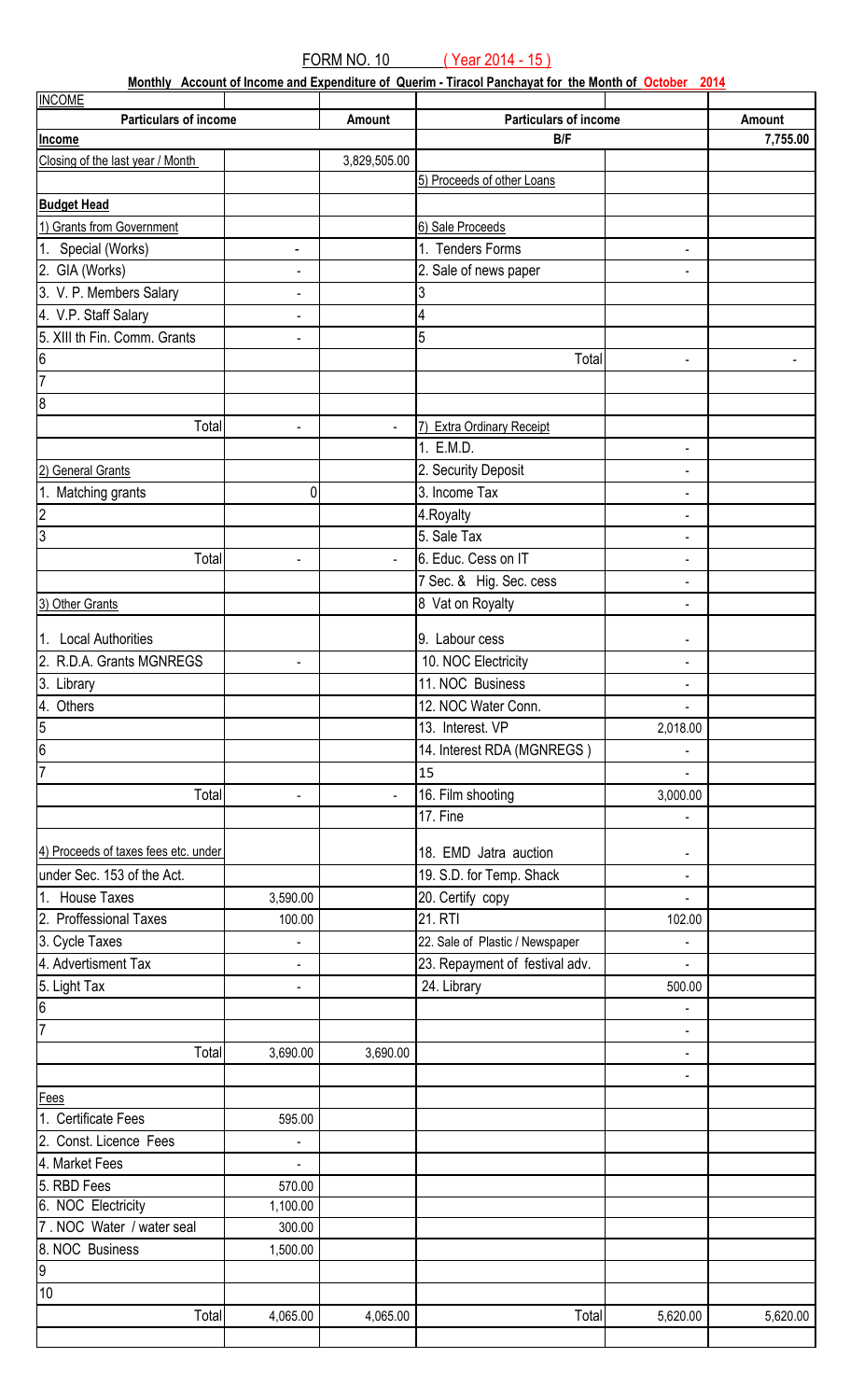| C/F | 755.00 | <b>Total Receipt</b> | 13,375.00    |
|-----|--------|----------------------|--------------|
|     |        | <b>Grand Total</b>   | 3,842,880.00 |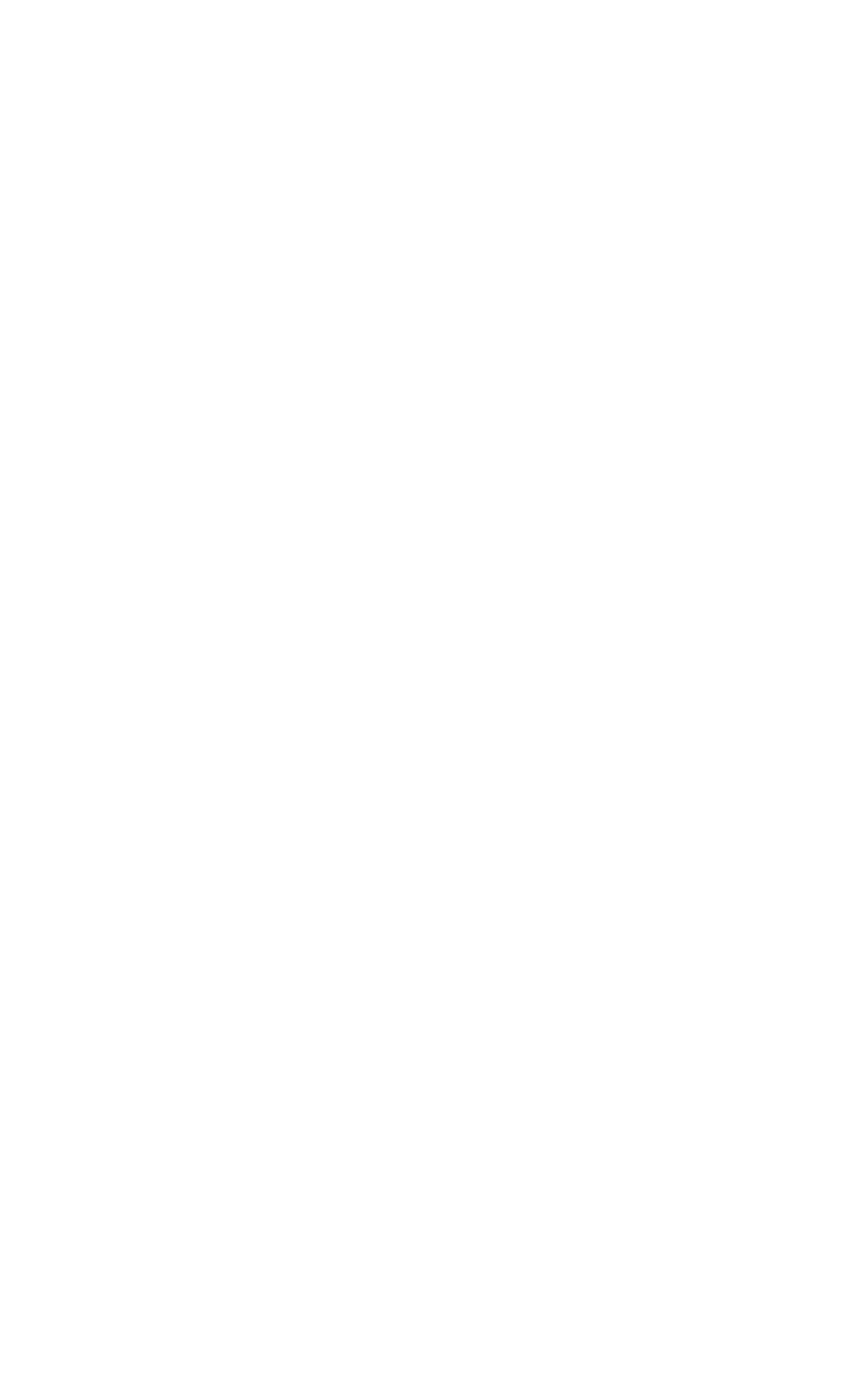| <b>INCOME</b>                        |              |              |                                        |                          |
|--------------------------------------|--------------|--------------|----------------------------------------|--------------------------|
| <b>Particulars of income</b>         |              | Amount       | <b>Particulars of income</b>           |                          |
| Income                               |              |              | B/F                                    |                          |
| Closing of the last year / Month     |              | 2,022,561.00 |                                        |                          |
|                                      |              |              | 5) Proceeds of other Loans             |                          |
| <b>Budget Head</b>                   |              |              |                                        |                          |
| 1) Grants from Government            |              |              | 6) Sale Proceeds                       |                          |
| 1. Special (Works)                   |              |              | 1. Tenders Forms                       | 3,000.00                 |
| 2. GIA (Works)                       | 497,085.00   |              | 2. Sale of news paper                  |                          |
| 3. V. P. Members Salary              | 306,000.00   |              | 3                                      |                          |
| 4. V.P. Staff Salary                 | 445,044.00   |              | 4                                      |                          |
| 5. XIII th Fin. Comm. Grants         |              |              | 5                                      |                          |
| 6. Garbage                           | 100,000.00   |              | Total                                  | 3,000.00                 |
| $\overline{7}$                       |              |              |                                        |                          |
| $\overline{8}$                       |              |              |                                        |                          |
| Total                                | 1,348,129.00 |              | 1,348,129.00 7) Extra Ordinary Receipt |                          |
|                                      |              |              | 1. E.M.D.                              | 9,452.00                 |
|                                      |              |              | 2. Security Deposit                    | 16,210.00                |
| 2) General Grants                    | 666068       |              | 3. Income Tax                          |                          |
| 1. Matching grants                   |              |              |                                        | 4,452.00                 |
| $\overline{c}$<br>$\overline{3}$     |              |              | 4. Royalty                             | 851.00                   |
|                                      |              |              | 5. Sale Tax                            | 10,807.00                |
| Total                                | 666,068.00   |              | 666,068.00 6. Educ. Cess on IT         | ۰                        |
|                                      |              |              | 7 Sec. & Hig. Sec. cess                |                          |
| 3) Other Grants                      |              |              | 8 Vat on Royalty                       |                          |
| 1. Local Authorities                 |              |              | 9. Labour cess                         |                          |
| 2. R.D.A. Grants MGNREGS             |              |              |                                        |                          |
|                                      | 220,000.00   |              | 10. NOC Electricity                    |                          |
| 3. Library                           |              |              | 11. NOC Business                       |                          |
| 4. Others                            |              |              | 12. NOC Water Conn.                    |                          |
| 5. XIVth Fin. Comm. Grants           | 271,244.00   |              | 13. Interest. VP                       | 94,455.00                |
| $6\overline{6}$                      |              |              | 14. Interest RDA (MGNREGS)             | 1,915.00                 |
| $\overline{7}$                       |              |              | 15                                     |                          |
| Total                                | 491,244.00   | 491,244.00   | 16. Film shooting                      | 61,500.00                |
|                                      |              |              | 17. Fine                               |                          |
| 4) Proceeds of taxes fees etc. under |              |              | 18. EMD Jatra auction                  | 1,000.00                 |
| under Sec. 153 of the Act.           |              |              | 19. S.D. for Temp. Shack               | 5,000.00                 |
| 1. House Taxes                       |              |              |                                        | 990.00                   |
| 2. Proffessional Taxes               | 100,752.00   |              | 20. Certify copy<br>21. RTI            |                          |
|                                      | 111,900.00   |              |                                        | 138.00                   |
| 3. Cycle Taxes                       | 110.00       |              | 22. Sale of Plastic / Newspaper        |                          |
| 4. Advertisment Tax                  |              |              | 23. Repayment of festival adv.         | 6,200.00                 |
| 5. Light Tax                         | 18.00        |              |                                        |                          |
| $6\overline{6}$                      |              |              |                                        |                          |
| $\overline{7}$                       |              |              |                                        | $\overline{\phantom{0}}$ |
| Total                                | 212,780.00   | 212,780.00   |                                        |                          |
|                                      |              |              |                                        |                          |
| Fees                                 |              |              |                                        |                          |
| 1. Certificate Fees                  | 16,545.00    |              |                                        |                          |
| 2. Const. Licence Fees               | 6,845.00     |              |                                        |                          |
| 4. Market Fees                       | 100,385.00   |              |                                        |                          |
| 5. RBD Fees                          | 4,160.00     |              |                                        |                          |
| 6. NOC Electricity                   | 7,900.00     |              |                                        |                          |
| 7. NOC Water                         | 600.00       |              |                                        |                          |
| 8. NOC Business                      | 41,000.00    |              |                                        |                          |
| $\overline{9}$                       |              |              |                                        |                          |
| 10                                   |              |              |                                        |                          |
| Total                                | 177,435.00   | 177,435.00   | Total                                  | 212,970.00               |
|                                      |              |              |                                        |                          |
|                                      | C/F          | 2,895,656.00 |                                        | <b>Total Receipt</b>     |
|                                      |              |              |                                        | <b>Grand Total</b>       |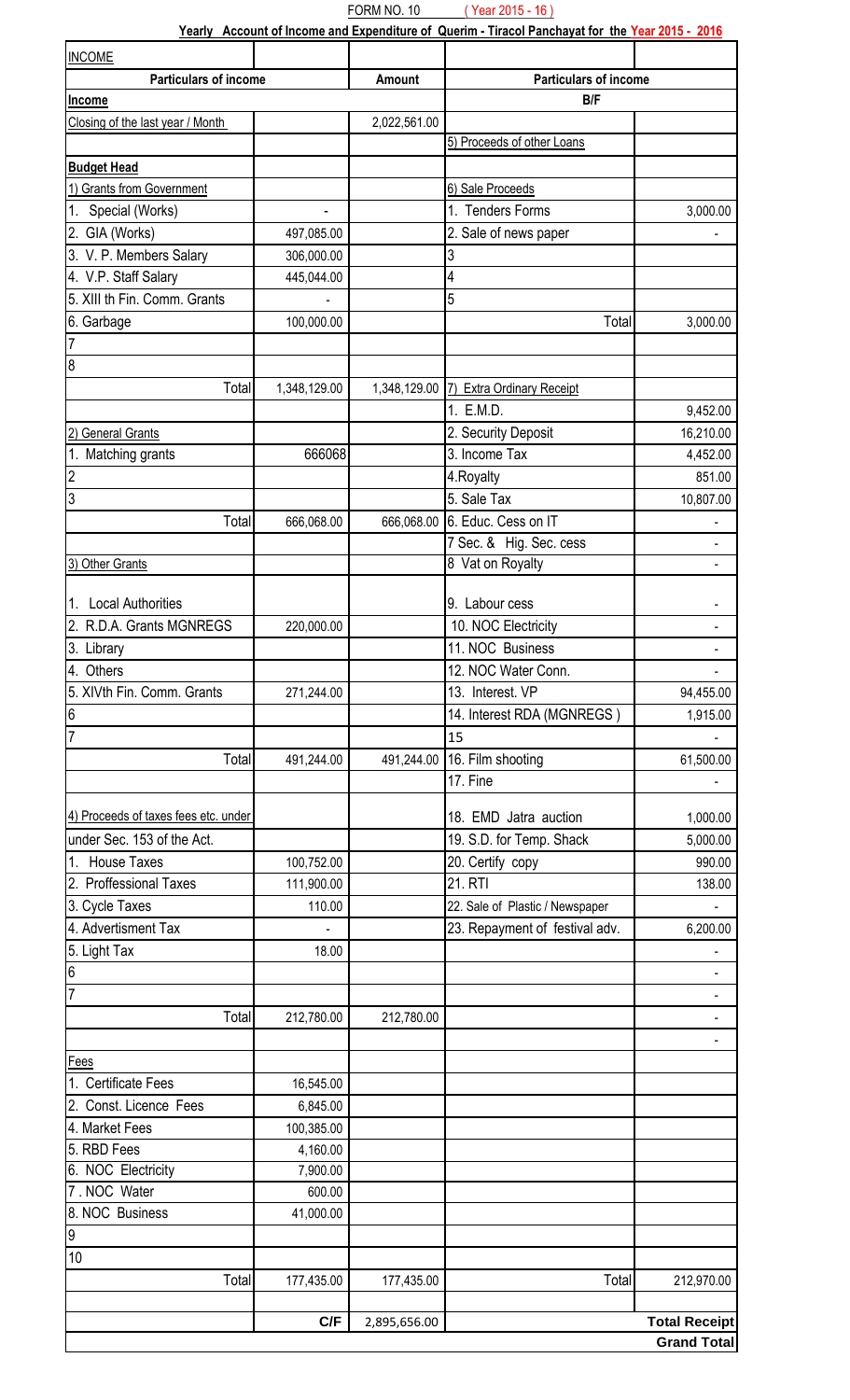|              | <b>EXPENDITURE</b>                                |                          |                     |                                                       |
|--------------|---------------------------------------------------|--------------------------|---------------------|-------------------------------------------------------|
| Amount       | <b>Particulars of Expenditure</b>                 |                          | Amount              | <b>Amount Particulars of Expend</b>                   |
| 2,895,656.00 | <b>Expenditure</b>                                |                          |                     |                                                       |
|              |                                                   |                          |                     | 6) Education & Culture                                |
|              | <b>Budget Heads</b>                               |                          |                     | News paper bill                                       |
|              | <b>Administration</b>                             |                          |                     | 2. Celebration of National day                        |
|              | Salary [VPM]                                      | 306,000.00               |                     | 3. Donation                                           |
|              | Salary [staff]<br>2.                              | 589,767.00               |                     | 4. Others / sweets                                    |
|              | 3. Stationary                                     | 11,443.00                |                     | 5. Prizes                                             |
|              | 4. Printed Register/Forms                         | 7,796.00                 |                     | 6. Anganwadi rent                                     |
|              | 5. Light bill                                     | 6,874.00                 |                     | 7. Cultural programme                                 |
|              | 6. Telephone bill                                 | 2,938.00                 |                     | Total                                                 |
| 3,000.00     | 7. Postage                                        | 455.00                   |                     | 7) Rural Housing                                      |
|              | 8. Computer Maintenance                           | 6,350.00                 |                     | 8) Drinking Water                                     |
|              | 9. Dead Stock                                     | 17,946.00                |                     | 9) Poverty alleviation programme                      |
|              | <b>Bonus</b>                                      | 6,908.00                 |                     |                                                       |
|              | 12. Refreshment                                   | 4,928.00                 |                     | 10) Libraries                                         |
|              | 13. Staff TA & DA                                 | 100.00                   |                     |                                                       |
|              | 14. Xerox                                         |                          |                     | . Staff Salary                                        |
|              |                                                   | 3,437.00                 |                     | 2. Staff TA & DA                                      |
|              | 15. Sweeper salary                                | 14,400.00<br>4,500.00    |                     | 3. News Paper                                         |
|              | 16. Festrival advance                             |                          |                     |                                                       |
|              | 17. Advertisement                                 | 13,510.00                |                     | Total                                                 |
|              | Total                                             | 997,352.00               | 997,352.00          |                                                       |
|              |                                                   |                          |                     | 11) Rural Sanitation / Garbage                        |
|              | 2) Sanitation Public Health and<br>Family Welfare |                          |                     |                                                       |
|              | Wells construction                                |                          |                     | 12) Cattle Pound & Slughter                           |
|              | 2. Gutters Cleaning                               | $\blacksquare$           |                     |                                                       |
|              | 3. Wells Cleaning                                 |                          |                     |                                                       |
|              |                                                   | $\blacksquare$           |                     | 13) Miscellaneous                                     |
|              | 4. Garbage                                        | $\blacksquare$           |                     | . Xerox                                               |
|              | 5. Plastic bags                                   | $\blacksquare$           |                     | 2. Refund of EMD work                                 |
|              |                                                   |                          |                     | 3. Refund of S. Dep.                                  |
|              | Total                                             | $\blacksquare$           | $\sim 10$           | Remittence Income Tax<br><b>4.</b>                    |
|              |                                                   |                          |                     | 5. Remittence Royalty                                 |
|              | 3) Public Work                                    |                          |                     | 6. Remitence Sale tax                                 |
|              | 1. Electrical goods                               | 174,790.00               |                     | Refund of Grants                                      |
|              | 2. Major works                                    |                          |                     | Bank Comm. [VP]<br>8.                                 |
|              | 3. Minor works                                    | 1,000.00                 |                     | Bank Comm. [RDA]<br>9.                                |
|              | 4. Bush cutting                                   |                          |                     | 10. Bank Comm. Library                                |
|              | 5. construction of Gutter                         | 216,132.00               |                     | 11. Interest received / reefunded                     |
|              |                                                   | $\blacksquare$           |                     | 12. Refund of Grant (Member salary)                   |
|              |                                                   | $\blacksquare$           |                     | 13. Advocate / C.A. fees                              |
|              |                                                   | $\blacksquare$           |                     | 14. Education cess                                    |
|              | Ι9                                                | $\blacksquare$           |                     | 15. Sec. & Hig. Sec cess.                             |
|              | 10                                                | $\blacksquare$           |                     | 16. Lebour cess                                       |
|              |                                                   | $\blacksquare$           |                     | 17. TDS on Royalty                                    |
|              | Total                                             | 391,922.00               |                     | 391,922.00 18. Refreshment                            |
|              |                                                   |                          |                     | 19                                                    |
|              |                                                   |                          |                     |                                                       |
|              | <b>RDA Works</b>                                  |                          |                     | 20. Comp. Maintenance                                 |
|              | <b>MGNREGA</b>                                    | 183,096.00               |                     | 183,096.00 21. SD refunded Temp. shack                |
|              |                                                   |                          |                     | 22. Remittance TCS on Royalty<br>23. EDUC. Cess on IT |
|              | 4) Planning and Develop.                          | $\overline{\phantom{a}}$ | $\omega_{\rm{eff}}$ |                                                       |
|              |                                                   |                          |                     | 24. Miscellaneous                                     |
|              |                                                   |                          |                     | 25. Disposalof dead body (dog)                        |
|              |                                                   |                          |                     | 26. Penalty on Income Tax                             |
|              |                                                   |                          |                     |                                                       |
| 212,970.00   | 5) Social Welfare                                 | 15,900.00                | 15,900.00           | Total<br>Expen                                        |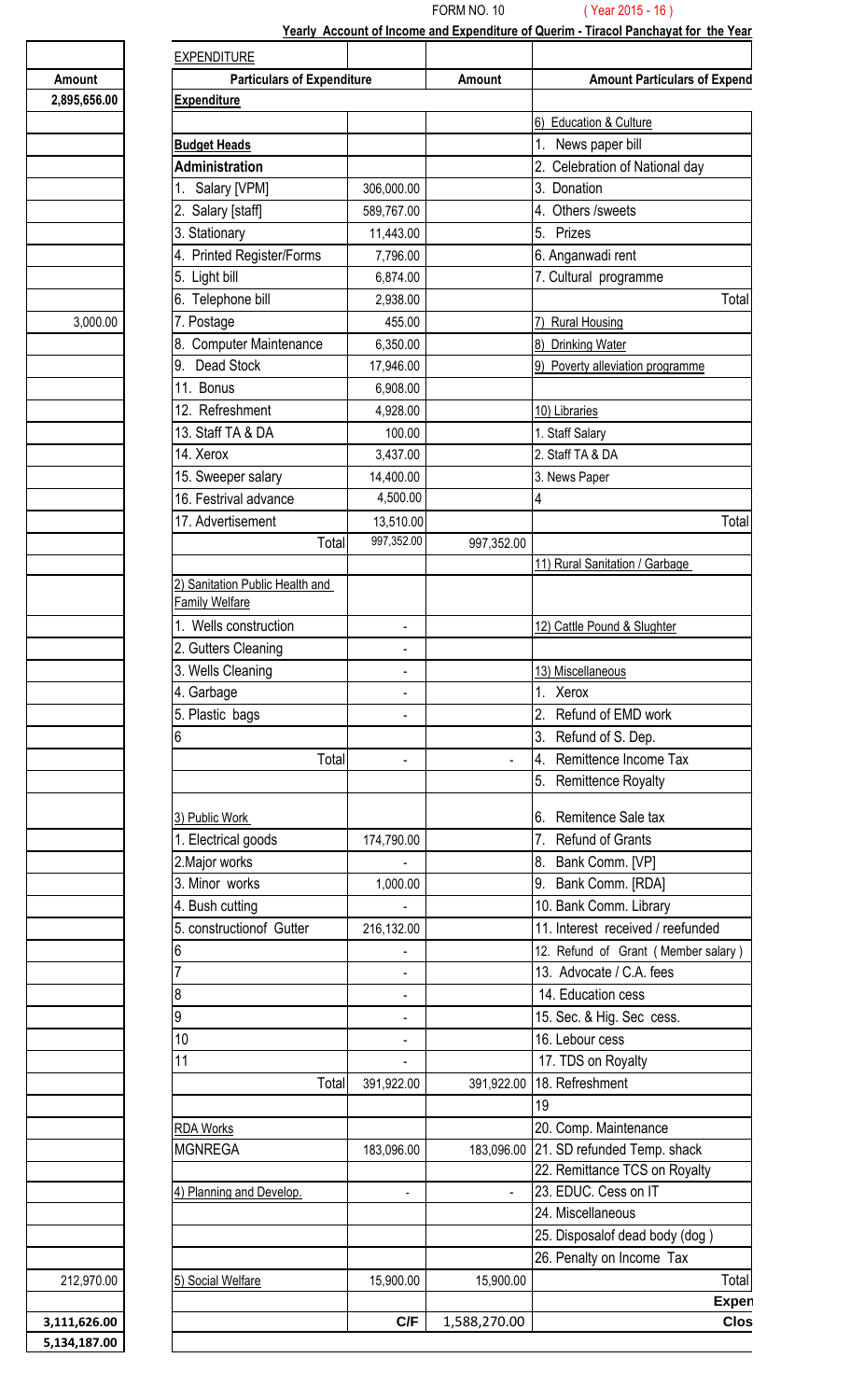| iture                    | Amount       |
|--------------------------|--------------|
| B/F                      | 1,588,270.00 |
|                          |              |
|                          |              |
| 17,153.00                |              |
|                          |              |
| -                        |              |
|                          |              |
| 2,000.00                 |              |
| 19,153.00                | 19,153.00    |
|                          |              |
|                          |              |
|                          |              |
|                          |              |
|                          |              |
| 223,941.00               |              |
|                          |              |
| 24,861.00                |              |
|                          |              |
| 248,802.00               | 248,802.00   |
| 79,615.00                | 79,615.00    |
|                          |              |
|                          |              |
| 5,550.00                 | 5,550.00     |
|                          |              |
|                          |              |
|                          |              |
| 39,056.00                |              |
| 110,040.00               |              |
| 4,452.00                 |              |
| 851.00                   |              |
| 10,807.00                |              |
| 13,455.00                |              |
| 229.00                   |              |
| -                        |              |
|                          |              |
| 34,448.00                |              |
|                          |              |
| 1,544.00                 |              |
|                          |              |
|                          |              |
| $\overline{\phantom{a}}$ |              |
| 17.00                    |              |
| 8,027.00                 |              |
|                          |              |
| 5,000.00                 |              |
| -                        |              |
|                          |              |
| 23,239.38                |              |
| 100.00                   |              |
|                          |              |
| 251,265.38               | 251,265.38   |
| <b>Iditure Total</b>     | 2,192,655.38 |
| ing Balance              | 2,941,531.62 |
| <b>Grand Total</b>       | 5,134,187.00 |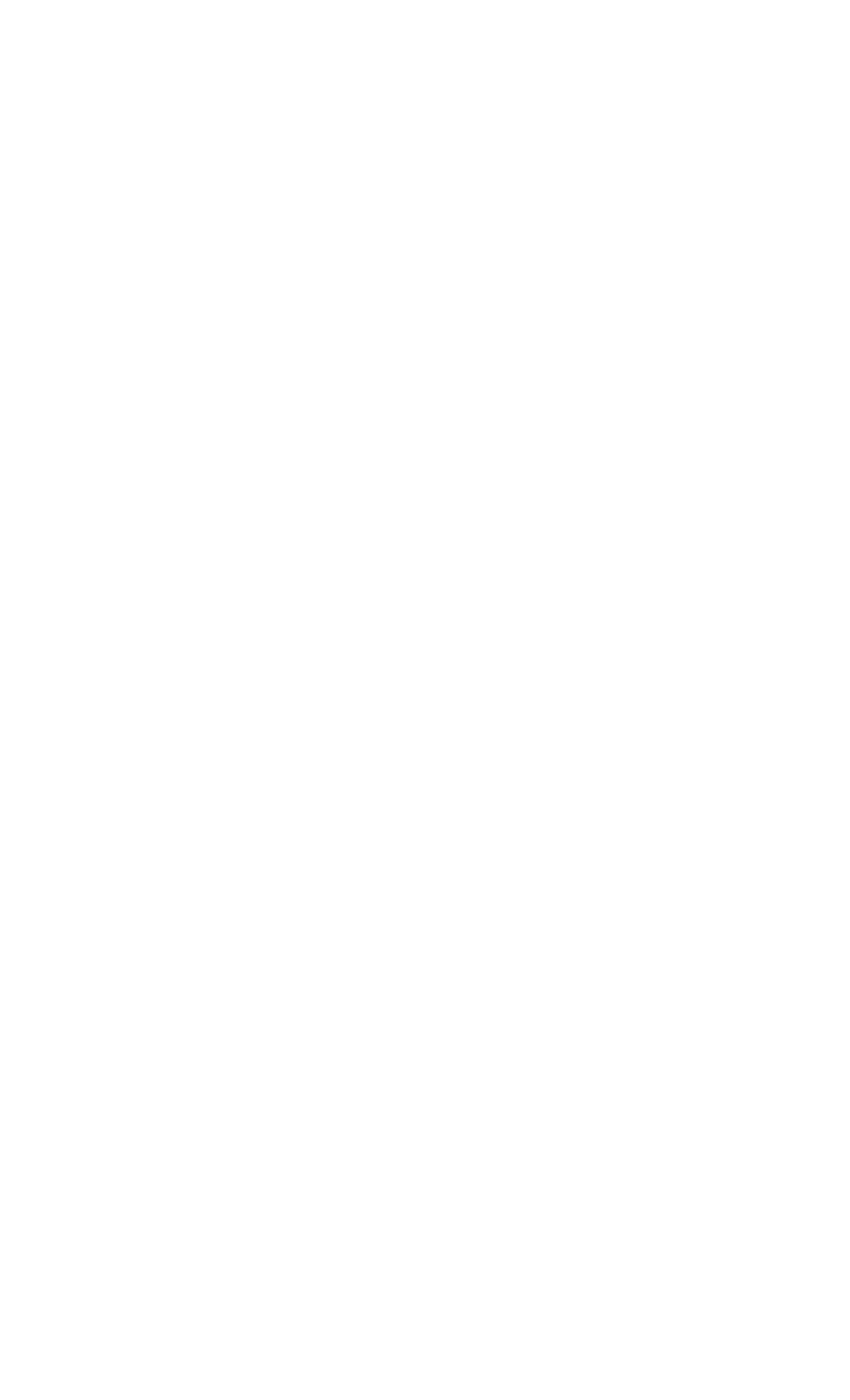FORM NO. 10 ( Year 2017 - 18 )

**INCOME Monthly Account of Income and Expenditure of Querim - Tiracol Panchayat for the year 2017 - 18**

| <b>Particulars of income</b>         |              | Amount       | <b>Particulars of income</b>           |                          | Amount                     |
|--------------------------------------|--------------|--------------|----------------------------------------|--------------------------|----------------------------|
| Income                               |              |              | B/F                                    |                          | 2,986,978.20               |
| Closing of the last year             |              | 4,196,048.53 |                                        |                          |                            |
|                                      |              |              | 5) Proceeds of other Loans             |                          |                            |
| <b>Budget Head</b>                   |              |              |                                        |                          |                            |
| 1) Grants from Government            |              |              | 6) Sale Proceeds                       |                          |                            |
| 1. Special (plastic)                 | 100,000.00   |              | 1. Tenders Forms                       |                          |                            |
| 2. GIA (Works)                       |              |              | 2. Sale of news paper                  |                          |                            |
| 3. V. P. Members Salary              | 276,000.00   |              | 3                                      |                          |                            |
| 4. V. P. Staff Salary                | 1,305,800.00 |              | 4                                      |                          |                            |
| 5                                    |              |              | 5                                      |                          |                            |
| $6\overline{6}$                      |              |              | Total                                  |                          |                            |
| $\overline{7}$                       |              |              |                                        |                          |                            |
| 8                                    |              |              |                                        |                          |                            |
| Total                                | 1,681,800.00 |              | 1,681,800.00 7) Extra Ordinary Receipt |                          |                            |
|                                      |              |              | 1. E.M.D.                              | -                        |                            |
| 2) General Grants                    |              |              | 2. Security Deposit                    |                          |                            |
| 1. Matching grants                   | 412,453.00   |              | 3. Income Tax                          | ÷,                       |                            |
| $\overline{2}$                       |              |              | 4. Royalty                             |                          |                            |
| 3                                    |              |              | 5. Sale Tax                            |                          |                            |
| Total                                | 412,453.00   |              | 412,453.00 6. Educ. Cess on IT         | $\overline{\phantom{0}}$ |                            |
|                                      |              |              | 7 Sec. & Hig. Sec. cess                |                          |                            |
| 3) Other Grants                      |              |              | 8 Vat on Royalty                       |                          |                            |
|                                      |              |              |                                        |                          |                            |
| 1. Local Authorities                 |              |              | 9. Labour cess                         | -                        |                            |
| 2. R.D.A. Grants MGNREGS             | 130,000.00   |              | 10. NOC Electricity                    |                          |                            |
| 3. Library                           |              |              | 11. NOC Business                       |                          |                            |
| 4. Others                            |              |              | 12. NOC Water Conn.                    |                          |                            |
| 5. Garbage collection                |              |              | 13. Interest. VP                       | 130,472.00               |                            |
| 6. XIV fin. Comm. Grant              | 388,001.00   |              | 14. Interest RDA (MGNREGS)             | 3,558.00                 |                            |
|                                      |              |              | 15. Interest XIV Fin                   |                          |                            |
| Total                                | 518,001.00   |              | 518,001.00 16. Film shooting           |                          |                            |
|                                      |              |              | 17. Fine                               | $\overline{\phantom{0}}$ |                            |
|                                      |              |              |                                        |                          |                            |
| 4) Proceeds of taxes fees etc. under |              |              | 18. EMD Jatra auction                  | 600.00                   |                            |
| under Sec. 153 of the Act.           |              |              | 19. S.D. for Temp. Shack / hut         | 12,500.00                |                            |
| <b>House Taxes</b><br>1 <sub>1</sub> | 105,404.20   |              | 20. Certify copy / RTI                 | 468.00                   |                            |
| 2. Proffessional Taxes               | 75,175.00    |              | 21. Film shooting                      | 3,000.00                 |                            |
| 3. Cycle Taxes                       | 190.00       |              | 22. Sale of Plastic / Newspaper        |                          |                            |
| 4. Advertisment Tax                  |              |              | 23. Repayment of festival adv.         | 7,650.00                 |                            |
| 5. Light Tax                         | 41.00        |              |                                        |                          |                            |
| 6. Token No.                         | 800.00       |              |                                        |                          |                            |
| 7                                    |              |              |                                        | $\blacksquare$           |                            |
| Total                                | 181,610.20   | 181,610.20   |                                        | $\blacksquare$           |                            |
|                                      |              |              |                                        |                          |                            |
| Fees                                 |              |              |                                        |                          |                            |
| 1. Certificate Fees                  | 11,715.00    |              |                                        |                          |                            |
| 2. Const. Licence Fees               | 11,249.00    |              |                                        |                          |                            |
| 4. Market Fees                       | 142,600.00   |              |                                        |                          |                            |
| 5. RBD Fees                          | 4,160.00     |              |                                        |                          |                            |
| 6. NOC Electricity                   | 12,000.00    |              |                                        |                          |                            |
| 7. NOC Water                         | 800.00       |              |                                        |                          |                            |
| 8. Business NOC                      | 9,500.00     |              |                                        |                          |                            |
| 9. Library membership fes            | 1,090.00     |              |                                        |                          |                            |
| Total                                | 193,114.00   | 193,114.00   | Total                                  | 158,248.00               | 158,248.00                 |
|                                      |              |              |                                        |                          |                            |
|                                      | C/F          | 2,986,978.20 |                                        |                          | Total Receipt 3,145,226.20 |
|                                      |              |              |                                        | <b>Grand Total</b>       | 7,341,274.73               |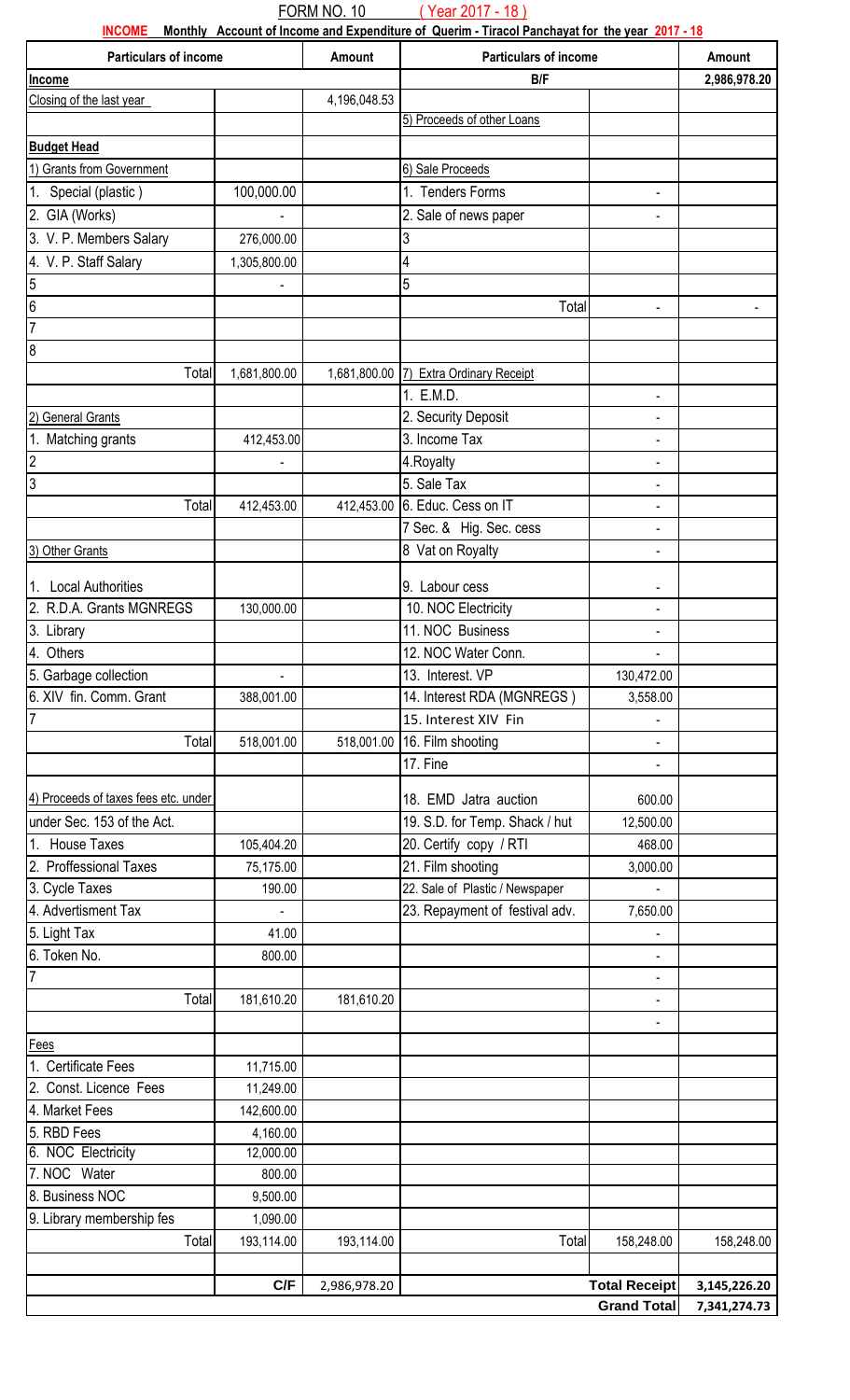#### FORM NO. 10 ( Year 2017 - 18 )

**EXOENDITURE Monthly Account of Income and Expenditure of Querim - Tiracol Panchayat for the Year 2017 - 18** 

|                                    | <b>Particulars of Expenditure</b><br><b>Amount</b><br><b>Amount Particulars of Expenditure</b> |                | Amount                                            |                          |              |
|------------------------------------|------------------------------------------------------------------------------------------------|----------------|---------------------------------------------------|--------------------------|--------------|
| <b>Expenditure</b>                 |                                                                                                |                |                                                   | B/F                      | 2,072,581.80 |
|                                    |                                                                                                |                | 6) Education & Culture                            |                          |              |
| <b>Budget Heads</b>                |                                                                                                |                | 1. News paper bill                                |                          |              |
| <b>Administration</b>              |                                                                                                |                | 2. Celebration of National day                    | 45,830.00                |              |
| 1. Salary [VPM]                    | 262,159.00                                                                                     |                | 3. Donation                                       |                          |              |
| 2. Salary [staff]                  | 1,167,591.00                                                                                   |                | 4. Others /sweets                                 |                          |              |
| 3. Stationary                      | 7,823.00                                                                                       |                | 5. Prizes                                         | $\blacksquare$           |              |
| 4. Printed Register/Forms          | 17,204.00                                                                                      |                | 6. Notebooks                                      |                          |              |
| 5. Light bill                      | 1,287.00                                                                                       |                | 7. Cleaning & Beti Bachao prog.                   |                          |              |
| 6. Telephone bill                  | 1,614.00                                                                                       |                | Total                                             | 45,830.00                | 45,830.00    |
| 7. Postage                         | 500.00                                                                                         |                | <b>Rural Housing</b>                              |                          |              |
| 8. Bonus                           | 27,632.00                                                                                      |                | 8) Drinking Water                                 |                          |              |
| 9. Dead Stock                      | 2,635.00                                                                                       |                | 9) Poverty alleviation programme                  |                          |              |
| 11. Employee P. F.                 | 77,650.00                                                                                      |                |                                                   |                          |              |
| 12. Refreshment                    | 5,950.00                                                                                       |                | 10) Libraries                                     |                          |              |
| 13. Staff TA & DA                  | 8,400.00                                                                                       |                | 1. Staff Salary                                   |                          |              |
| 14. Xerox                          | 5,080.00                                                                                       |                | 2. Staff TA & DA                                  |                          |              |
| 15. Sweeper salary                 | 24,000.00                                                                                      |                | 3. News Paper                                     | 10,963.00                |              |
| 16. Advertisement                  | 2,940.00                                                                                       |                | 4. Diwali Aank                                    |                          |              |
| 17. Copmputer maintenance          | 7,550.00                                                                                       |                | Total                                             | 10,963.00                | 10,963.00    |
| 18. Festival advance               | 4,500.00                                                                                       | 1,624,515.00   |                                                   |                          |              |
| <b>Total</b>                       | 1,624,515.00                                                                                   |                | 11) Rural Sanitation / Garbage                    | $\overline{a}$           |              |
| Sanitation Public Health and       |                                                                                                |                |                                                   |                          |              |
| Family Welfare                     |                                                                                                |                | 12) Cattle Pound & Slughter                       |                          |              |
| 1. Wells construction              | $\blacksquare$                                                                                 |                | Cattle pound rent                                 | 4,650.00                 | 4,650.00     |
| 2. Gutters Cleaning                |                                                                                                |                |                                                   |                          |              |
| 3. Wells Cleaning                  | 18,000.00                                                                                      |                | 13) Miscellaneous                                 |                          |              |
| 4. Garbage collection              | 122,361.80                                                                                     |                | 1. Xerox                                          |                          |              |
| 5. Disposal of dead body dog<br>l6 | 1,500.00                                                                                       |                | Refund of EMD work<br>3.                          |                          |              |
| Total                              | 141,861.80                                                                                     |                | Refund of S. Dep.<br>Remittence Income Tax<br>14. |                          |              |
|                                    |                                                                                                | 141,861.80     |                                                   |                          |              |
|                                    |                                                                                                |                | 5. Remittence Royalty                             |                          |              |
| 3) Public Work                     |                                                                                                |                | Remitence Sale tax                                |                          |              |
| 1. Electrical goods                |                                                                                                |                | <b>Refund of Grants</b>                           |                          |              |
| 2. Major works                     |                                                                                                |                | Bank Comm. [VP]                                   | 873.20                   |              |
| 3. Minor works                     | 48,550.00                                                                                      |                | 9. Bank Comm. [RDA]                               |                          |              |
| 4. Bush cutting                    |                                                                                                |                | 10. Bank Comm. PF.                                |                          |              |
| 5. Street Light                    |                                                                                                |                | 11                                                |                          |              |
| <b>6. MGNREGS</b>                  | 209,755.00                                                                                     |                | 12. Unutilised Grant refunded                     | 112,276.00               |              |
|                                    |                                                                                                |                | 13. Advocate / C.A. fees                          | 600.00                   |              |
| 18                                 |                                                                                                |                | 14. Education cess                                |                          |              |
| 19                                 | $\overline{\phantom{0}}$                                                                       |                | 15. Sec. & Hig. Sec cess.                         |                          |              |
| 10                                 | $\blacksquare$                                                                                 |                | 16. Lebour cess                                   |                          |              |
| 11                                 |                                                                                                |                | 17. TDS on Royalty                                |                          |              |
| Total                              | 258,305.00                                                                                     | 258,305.00     | 18. Refreshment                                   | 26,491.00                |              |
| XIII th fin. Comm. Grant           | 0.00                                                                                           | $\blacksquare$ | 19. SD refunded Temp. Shack                       |                          |              |
|                                    |                                                                                                |                | 20. Pound keeper salary                           | 10,800.00                |              |
|                                    | $\blacksquare$                                                                                 |                | 21. Penalty on Income Tax                         |                          |              |
|                                    |                                                                                                |                | 22. Remittance TCS on Royalty                     |                          |              |
| 4) Planning and Develop.           |                                                                                                |                | 23. EDUC. Cess on IT                              |                          |              |
|                                    |                                                                                                |                | 24. Miscellaneous                                 | 29,933.00                |              |
|                                    |                                                                                                |                | 25                                                |                          |              |
| 5) Social Welfare                  | 47,900.00                                                                                      | 47,900.00      | Total                                             | 180,973.20               | 180,973.20   |
|                                    |                                                                                                |                |                                                   | <b>Expenditure Total</b> | 2314998.00   |
|                                    | C/F                                                                                            | 2,072,581.80   |                                                   | <b>Closing Balance</b>   | 5026276.73   |
|                                    |                                                                                                |                |                                                   | <b>Grand Total</b>       | 7341274.73   |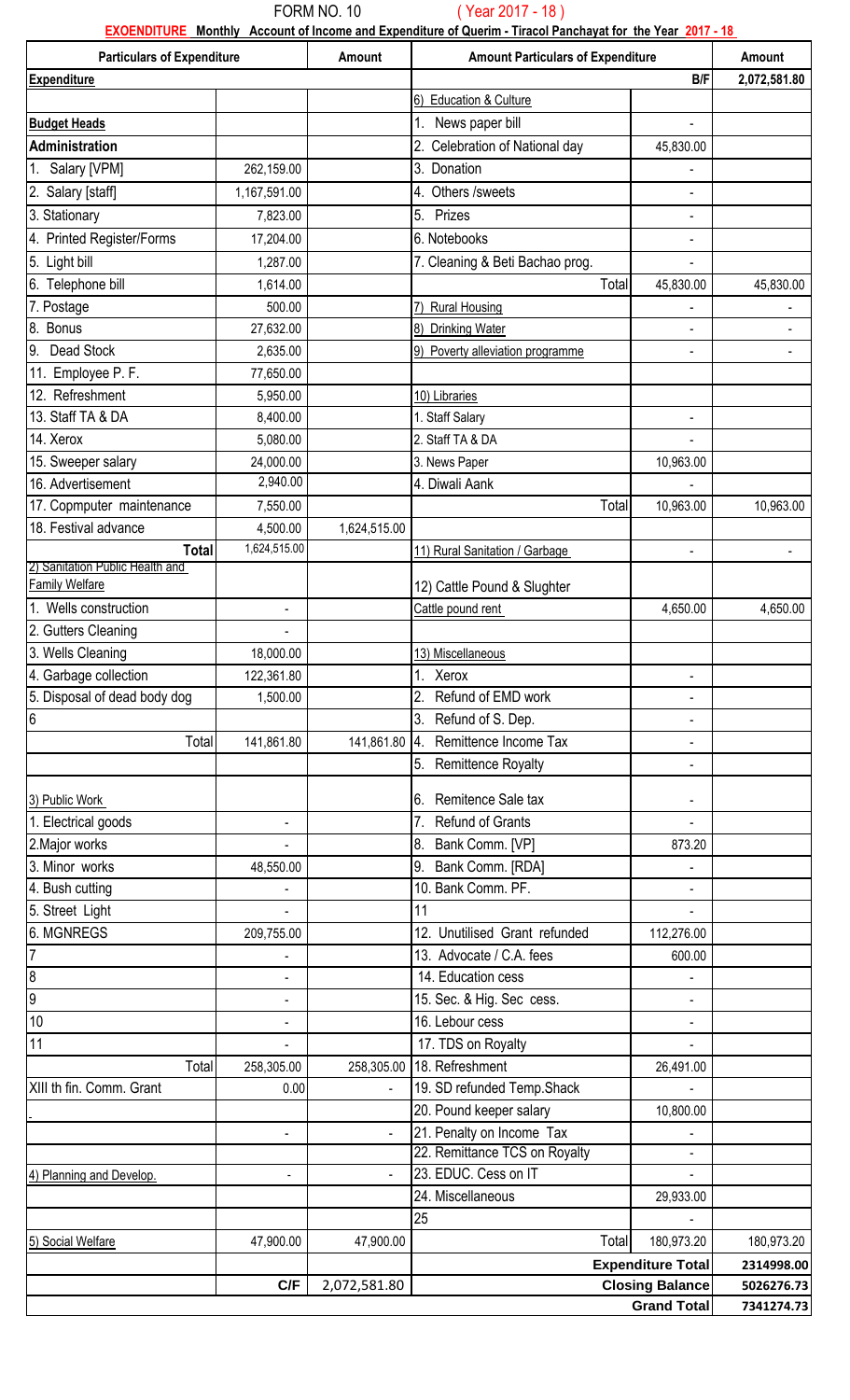FORM NO. 10 ( Year 2018 - 19 )

|                                      |              |              | INCOME Yearly Account of Income and Expenditure of Querim - Tiracol Panchayat for the year 2018 - 19 |                      |              |
|--------------------------------------|--------------|--------------|------------------------------------------------------------------------------------------------------|----------------------|--------------|
| <b>Particulars of income</b>         |              | Amount       | <b>Particulars of income</b>                                                                         |                      | Amount       |
| Income                               |              |              | B/F                                                                                                  |                      | 2,940,034.00 |
| Closing of the last year             |              | 5,026,276.73 |                                                                                                      |                      |              |
|                                      |              |              | 5) Proceeds of other Loans                                                                           |                      |              |
| <b>Budget Head</b>                   |              |              |                                                                                                      |                      |              |
| 1) Grants from Government            |              | 1,960,170.00 | 6) Sale Proceeds                                                                                     |                      | 23,700.00    |
| 1. Special (plastic Garbage)         | 420,000.00   |              | 1. Tenders Forms                                                                                     | 23,700.00            |              |
| 2. GIA (Works)                       |              |              | 2. Sale of news paper                                                                                |                      |              |
| 3. V. P. Members Salary              | 288,000.00   |              | 3                                                                                                    |                      |              |
| 4. V. P. Staff Salary                | 1,242,170.00 |              | 4                                                                                                    |                      |              |
| 5. Special Grant (Programme)         | 10,000.00    |              | 5                                                                                                    |                      |              |
| 6                                    |              |              | Total                                                                                                | 23,700.00            |              |
| $\overline{7}$                       |              |              |                                                                                                      |                      |              |
| $\boldsymbol{8}$                     |              |              |                                                                                                      |                      |              |
| Total                                | 1,960,170.00 |              | 7) Extra Ordinary Receipt                                                                            |                      | 696,492.00   |
|                                      |              |              | 1. E.M.D.                                                                                            | 83,917.00            |              |
| 2) General Grants                    |              |              | 183,711.00 2. Security Deposit                                                                       | 5,642.00             |              |
| 1. Matching grants                   | 183,711.00   |              | 3. Income Tax                                                                                        | 753.00               |              |
| $\overline{c}$                       |              |              | 4. Educ. Cess on IT                                                                                  | 23.00                |              |
| 3                                    |              |              | 5. SGST                                                                                              | 753.00               |              |
| Total                                | 183,711.00   |              | 6. CGST                                                                                              | 753.00               |              |
|                                      |              |              | 7. Royalty                                                                                           | 397.00               |              |
| 3) Other Grants                      |              | 357,365.00   | 8. Vat on Royalty                                                                                    | 10.00                |              |
|                                      |              |              |                                                                                                      |                      |              |
| 1. Local Authorities                 |              |              | 9. Labour cess                                                                                       | 753.00               |              |
| 2. R.D.A. Grants MGNREGS             |              |              | 10                                                                                                   |                      |              |
| 3. Library                           |              |              | 11                                                                                                   | $\blacksquare$       |              |
| 4. XIV fin. Comm. Grant              |              |              | $\overline{12}$                                                                                      |                      |              |
| 5. Other                             |              |              | 13. Interest. VP (Pan Fund)                                                                          | 168,846.00           |              |
| 6                                    | 357,365.00   |              | 14. Interest RDA (MGNREGS)                                                                           | 2,621.00             |              |
| $\overline{7}$                       |              |              | 15. Interest XIV Fin                                                                                 |                      |              |
| Total                                | 357,365.00   |              | 16. Film shooting                                                                                    | 186,000.00           |              |
|                                      |              |              | 17. Fine                                                                                             |                      |              |
|                                      |              |              |                                                                                                      |                      |              |
| 4) Proceeds of taxes fees etc. under |              |              | 179,395.00 18. EMD Jatra auction                                                                     | 600.00               |              |
| under Sec. 153 of the Act.           |              |              | 19. S.D. for Temp. Shack / hut                                                                       | 152,500.00           |              |
| 1. House Taxes                       | 62,790.00    |              | 20. Certify copy RTI                                                                                 | 739.00               |              |
| 2. Proffessional Taxes               | 114,275.00   |              | 21. Certify copy                                                                                     | 136.00               |              |
| 3. Cycle Taxes                       | 10.00        |              | 22. Sale of Plastic / Newspaper                                                                      | $\blacksquare$       |              |
| 4. Advertisment Tax                  |              |              | 23. Repayment of festival adv.                                                                       | 9,450.00             |              |
| 5. Light Tax                         |              |              | 24. Beneficiary ODF Share                                                                            | 82,500.00            |              |
| 6. Token No.                         | 2,320.00     |              | 25. Recovery of PF                                                                                   | 99.00                |              |
| $\overline{7}$                       |              |              |                                                                                                      |                      |              |
| Total                                | 179,395.00   |              |                                                                                                      |                      |              |
| Fees                                 |              | 259,393.00   |                                                                                                      |                      |              |
| 1. Certificate Fees                  | 9,740.00     |              |                                                                                                      |                      |              |
| 2. Const. Licence Fees               | 24,793.00    |              |                                                                                                      |                      |              |
| 4. Market Fees                       | 78,200.00    |              |                                                                                                      |                      |              |
| 5. RBD Fees                          | 4,660.00     |              |                                                                                                      |                      |              |
| 6. NOC Electricity                   | 10,500.00    |              |                                                                                                      |                      |              |
| 7. NOC Water                         | 400.00       |              |                                                                                                      |                      |              |
| 8. Business NOC                      | 129,300.00   |              |                                                                                                      |                      |              |
| 9. Library membership fes            |              |              |                                                                                                      |                      |              |
| 10. House tax Transfer fees          | 1,800.00     |              |                                                                                                      |                      |              |
| Total                                | 259,393.00   |              | Total                                                                                                | 696,492.00           |              |
|                                      |              |              |                                                                                                      |                      |              |
|                                      | C/F          | 2,940,034.00 |                                                                                                      | <b>Total Receipt</b> | 3,660,226.00 |
|                                      |              |              |                                                                                                      | <b>Grand Total</b>   | 8,686,502.73 |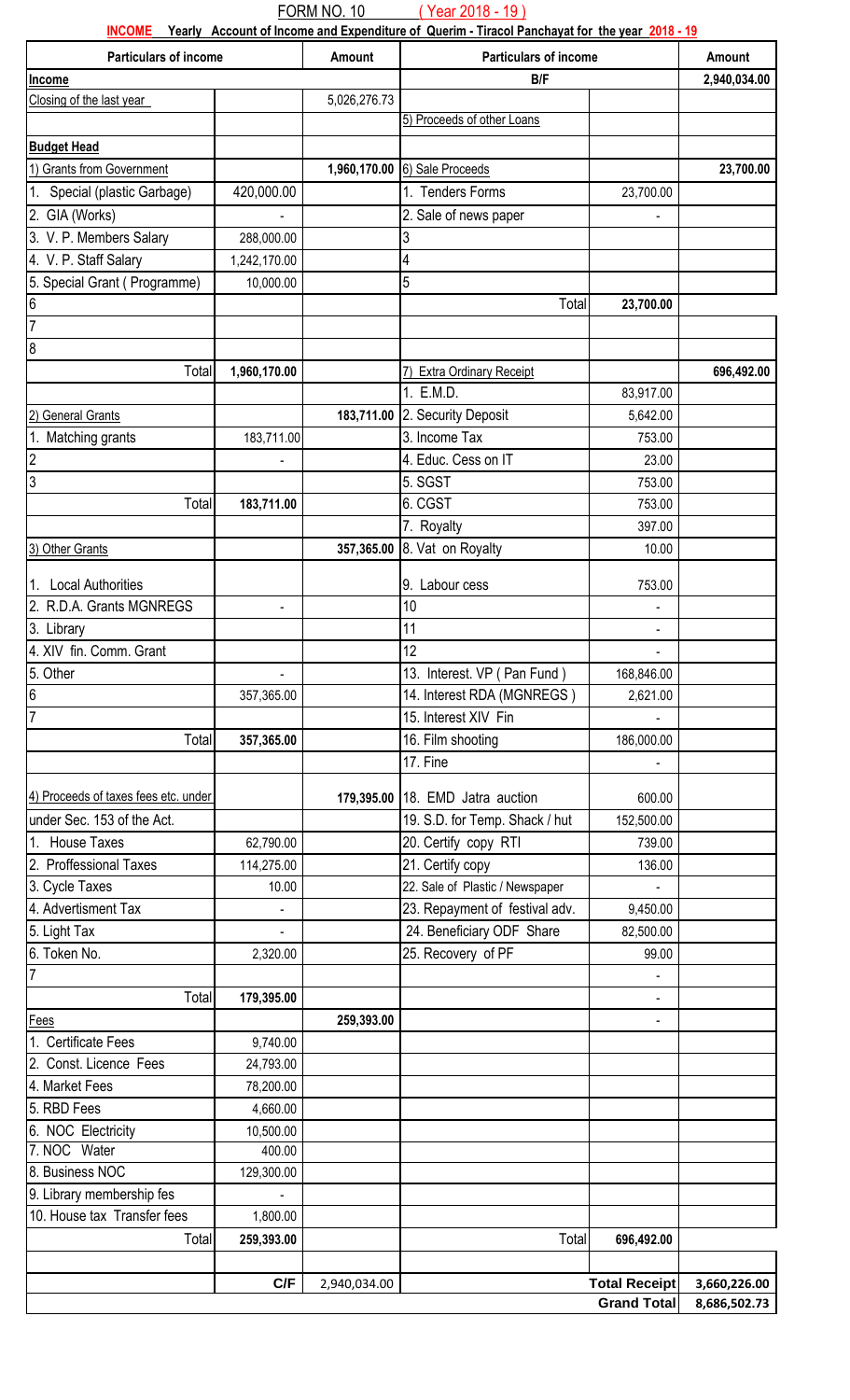#### FORM NO. 10 ( Year 2018 - 19 )

**EXPENDITURE Yearly Account of Income and Expenditure of Querim - Tiracol Panchayat for the Year 2018 - 19** 

| <b>Particulars of Expenditure</b>                   |                | Amount                   | <b>Amount Particulars of Expenditure</b>      |                          | Amount       |
|-----------------------------------------------------|----------------|--------------------------|-----------------------------------------------|--------------------------|--------------|
| <b>Expenditure</b>                                  |                |                          |                                               | B/F                      | 2,954,020.00 |
|                                                     |                |                          | 6) Education & Culture                        |                          | 40,408.00    |
| <b>Budget Heads</b>                                 |                |                          | 1. Celebration of National day                |                          |              |
| Administration                                      |                | 1,838,345.00             | 2. Anganwadi Kids                             | 4,920.00                 |              |
| 1. Salary [VPM]                                     | 258,500.00     |                          | 3. Donation                                   |                          |              |
| 2. Salary [staff]                                   | 1,201,491.00   |                          | 4. Others                                     | $\overline{a}$           |              |
| 3. Stationary                                       | 23,688.00      |                          | 5. Prizes                                     | 18,300.00                |              |
| 4. Printed Register/Forms                           | 6,898.00       |                          | 6. Notebooks / Sweets                         | 17,188.00                |              |
| 5. Light bill                                       | 1,856.00       |                          | 7. Cleaning & Beti Bachao prog.               |                          |              |
| 6. Telephone bill / Mobile recharge                 | 2,191.00       |                          | Total                                         | 40,408.00                |              |
| 7. Postage                                          | 1,600.00       |                          | <b>Rural Housing</b>                          |                          |              |
| 8. Bonus                                            | 27,632.00      |                          | 8) Drinking Water                             | $\overline{a}$           |              |
| Dead Stock<br>9.                                    | 59,623.00      |                          | 9) Poverty alleviation programme              |                          |              |
| 11. Employee P. F.                                  | 94,215.00      |                          |                                               |                          |              |
| 12. Refreshment                                     | 4,635.00       |                          | 10) Libraries                                 |                          | 17,240.00    |
| 13. Staff TA & DA                                   | 8,400.00       |                          | 1. Staff Salary                               | $\blacksquare$           |              |
| 14. Xerox                                           | 3,354.00       |                          | 2. Staff TA & DA                              |                          |              |
| 15. Sweeper salary                                  | 24,000.00      |                          | 3. News Paper                                 | 17,240.00                |              |
| 16. Advertisement                                   | 99,246.00      |                          | 4. Diwali Aank                                |                          |              |
| 17. Computer maintenance                            | 7,516.00       |                          | Total                                         | 17,240.00                |              |
| 18. Festival advance                                | 13,500.00      |                          |                                               |                          |              |
| <b>Total</b><br>Sanitation Public Health and Family | 1,838,345.00   |                          | 11) Rural Sanitation / Garbage                | $\blacksquare$           |              |
| <b>Welfare</b>                                      |                | 301,726.00               | 12) Cattle Pound & Slughter                   |                          |              |
| 1. D/W facility                                     | 17,602.00      |                          | Cattle pound rent                             | $\overline{a}$           |              |
| 2. Gutters Cleaning                                 |                |                          |                                               |                          |              |
| 3. Wells Cleaning                                   | 3,500.00       |                          | 13) Miscellaneous                             |                          | 412,203.39   |
| 4. Garbage collection                               | 280,624.00     |                          | 1. Xerox                                      |                          |              |
| 5. Disposal of dead body dog                        |                |                          | 2. Refund of EMD work                         | 50,517.00                |              |
| 6                                                   |                |                          | 3. Refund of S. Dep.                          | 50,913.00                |              |
| Total                                               | 301,726.00     |                          | Remittence Income Tax<br>4.                   | 776.00                   |              |
|                                                     |                |                          | 5. Remittence Royalty                         | 407.00                   |              |
|                                                     |                |                          |                                               |                          |              |
| 3) Public Work                                      |                | 118,532.00               | 6. Remitence of CGST / SGST                   | 1,506.00                 |              |
| 1. Electrical goods / Street light                  | 17,629.00      |                          | 7. Lebour cess                                | 753.00                   |              |
| 2. Major works                                      |                |                          | 8. Bank Comm. [VP]                            | 1,147.55                 |              |
| 3. Minor works                                      | 100,903.00     |                          | 9. Bank Comm. [MGNREGS]<br>10. Bank Comm. PF. |                          |              |
| 5                                                   |                |                          | 11                                            |                          |              |
| <b>6. MGNREGS</b>                                   |                |                          | 12. Unutilised Grant refunded                 | 29,500.00                |              |
|                                                     |                |                          | 13. Advocate / C.A. fees                      | 440.00                   |              |
| 8                                                   |                |                          | 14. Disposal of dead dog body                 | 200.00                   |              |
| 19                                                  |                |                          | 15. ODF beneficiary Share                     | 82,500.00                |              |
| 10                                                  | $\blacksquare$ |                          | 16. Refund of MGNREGS Grants                  | 74,500.00                |              |
| 11                                                  |                |                          | 17. TDS on Royalty                            |                          |              |
| Total                                               | 118,532.00     |                          | 18. Refreshment                               | 28,414.00                |              |
| XIV th fin. Comm. Grant                             | 657,417.00     | 657,417.00               | 19. SD refunded Temp.Shack                    | 37,500.00                |              |
|                                                     |                |                          | 20. Pound keeper salary                       |                          |              |
|                                                     |                | $\overline{\phantom{a}}$ | 21. Penalty on Income Tax                     |                          |              |
|                                                     |                |                          | 22. Remittance TCS on Royalty                 |                          |              |
| 4) Planning and Develop.                            |                |                          | 23. Abhiyans / Programmes                     | 14,913.00                |              |
|                                                     |                |                          | 24. Miscellaneous                             | 38,216.84                |              |
|                                                     |                |                          | 25                                            |                          |              |
| 5) Social Welfare                                   | 38,000.00      | 38,000.00                | Total                                         | 412,203.39               |              |
|                                                     |                |                          |                                               | <b>Expenditure Total</b> | 3423871.39   |
|                                                     | C/F            | 2,954,020.00             |                                               | <b>Closing Balance</b>   | 5262631.34   |
|                                                     |                |                          |                                               | <b>Grand Total</b>       | 8686502.73   |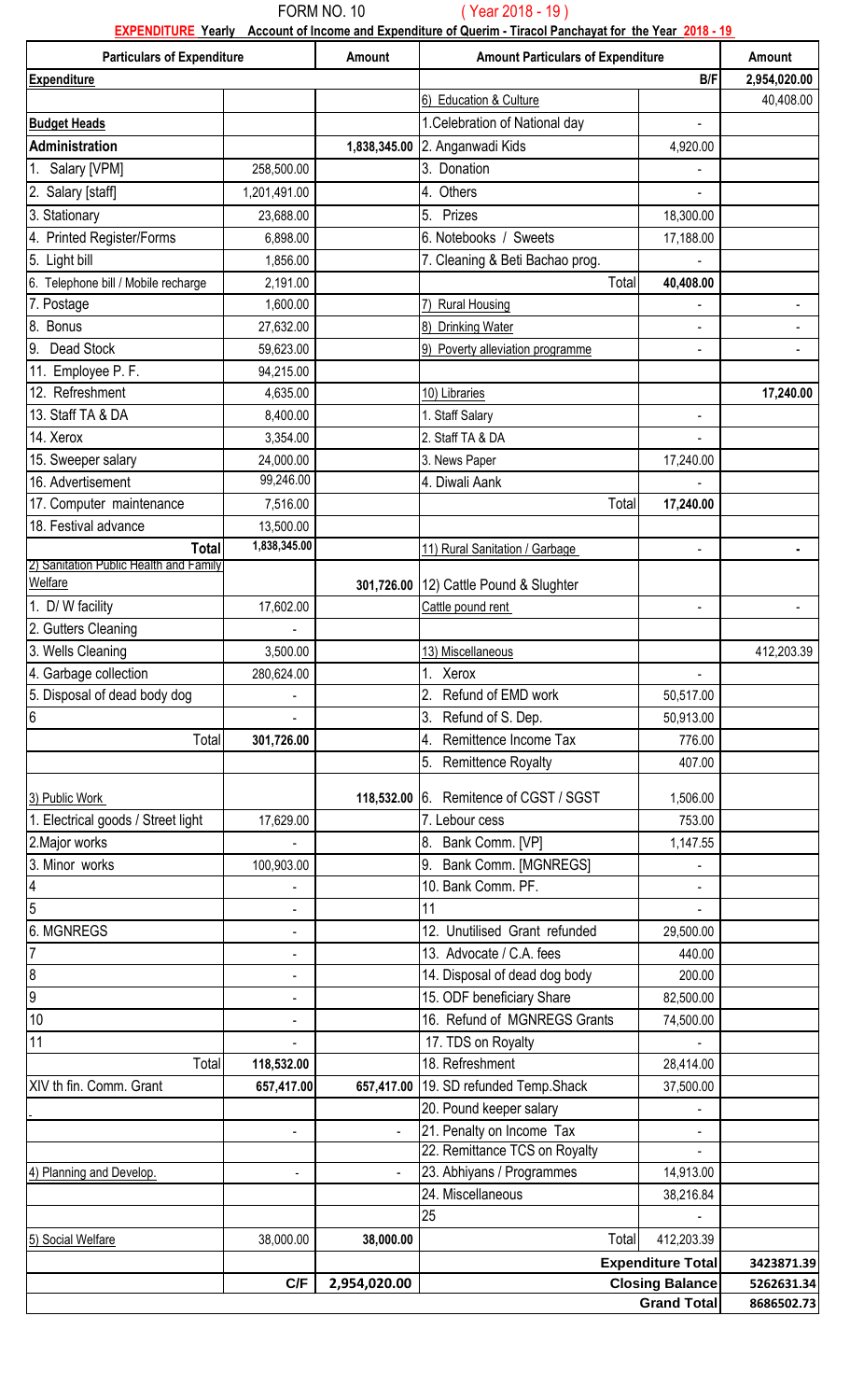FORM NO. 10 ( Year 2019 - 20 )

|                                           |                          |              | INCOME Yearly Account of Income and Expenditure of Querim - Tiracol Panchayat for the year 2019 - 20 |                      |              |
|-------------------------------------------|--------------------------|--------------|------------------------------------------------------------------------------------------------------|----------------------|--------------|
| <b>Particulars of income</b>              |                          | Amount       | Particulars of income                                                                                |                      | Amount       |
| Income                                    |                          | 5,262,631.34 | B/F                                                                                                  |                      | 2,342,823.00 |
| Closing of the last year                  |                          |              | 5) Proceeds of other Loans                                                                           |                      |              |
| <b>Budget Head</b>                        |                          |              |                                                                                                      |                      |              |
| 1) Grants from Government                 |                          | 934,282.00   | 6) Sale Proceeds                                                                                     |                      | 8,500.00     |
| 1. Special (plastic Garbage)              |                          |              | 1. Tenders Forms                                                                                     |                      |              |
|                                           | $\overline{\phantom{a}}$ |              |                                                                                                      | 8,500.00             |              |
| 2. GIA (Works)<br>3. V. P. Members Salary | 216,750.00               |              | 2. Sale of news paper<br>3                                                                           |                      |              |
| 4. V. P. Staff Salary                     | 717,532.00               |              | 4                                                                                                    |                      |              |
| 5. Special Grant (Programme)              |                          |              | 5                                                                                                    |                      |              |
| 6                                         |                          |              | Total                                                                                                | 8,500.00             |              |
| $\overline{7}$                            |                          |              |                                                                                                      |                      |              |
| $\boldsymbol{8}$                          |                          |              |                                                                                                      |                      |              |
| Total                                     | 934,282.00               |              | 7) Extra Ordinary Receipt                                                                            |                      | 453,161.00   |
|                                           |                          |              | 1. E.M.D.                                                                                            | 32,800.00            |              |
| 2) General Grants                         |                          | 127,198.00   | 2. Security Deposit                                                                                  | 122,391.00           |              |
| 1. Matching grants                        | 127,198.00               |              | 3. Income Tax                                                                                        | 25,578.00            |              |
| $\overline{c}$                            |                          |              | 4. Educ. Cess on IT                                                                                  | 770.00               |              |
| 3                                         |                          |              | 5. SGST                                                                                              | 16,320.00            |              |
| Total                                     | 127,198.00               |              | 6. CGST                                                                                              | 16,320.00            |              |
|                                           |                          |              | 7. Royalty                                                                                           | 6,502.00             |              |
| 3) Other Grants                           |                          | 858,875.00   | 8. Vat on Royalty                                                                                    | 85.00                |              |
|                                           |                          |              |                                                                                                      |                      |              |
| 1. Local Authorities                      |                          |              | 9. Labour cess                                                                                       | 16,320.00            |              |
| 2. R.D.A. Grants MGNREGS                  |                          |              | 10                                                                                                   |                      |              |
| 3. Library                                |                          |              | 11                                                                                                   |                      |              |
| 4. XIV fin. Comm. Grant                   | 858,875.00               |              | $\overline{12}$                                                                                      |                      |              |
| 5. Other                                  |                          |              | 13. Interest. VP (Pan Fund)                                                                          | 159,364.00           |              |
| 6                                         |                          |              | 14. Interest RDA (MGNREGS)                                                                           | 69.00                |              |
| $\overline{7}$                            |                          |              | 15. Interest XIV Fin                                                                                 |                      |              |
| Total                                     | 858,875.00               |              | 16. Film shooting                                                                                    |                      |              |
|                                           |                          |              | 17. Fine                                                                                             |                      |              |
| 4) Proceeds of taxes fees etc. under      |                          |              | 83,076.00 18. EMD Jatra auction                                                                      | 1,400.00             |              |
| under Sec. 153 of the Act.                |                          |              | 19. S.D. for Temp. Shack / hut                                                                       | 37,500.00            |              |
| 1. House Taxes                            | 65,806.00                |              | 20. Certify copy RTI                                                                                 | 692.00               |              |
| 2. Proffessional Taxes                    | 14,500.00                |              | 21. Certify copy                                                                                     |                      |              |
| 3. Cycle Taxes                            | 10.00                    |              | 22. Sale of Plastic / Newspaper                                                                      |                      |              |
| 4. Advertisment Tax                       |                          |              | 23. Repayment of festival adv.                                                                       | 16,650.00            |              |
| 5. Light Tax                              |                          |              | 24. Beneficiary ODF Share                                                                            |                      |              |
| 6. Token No.                              | 2,760.00                 |              | 25. Recovery of PF                                                                                   |                      |              |
| $\overline{7}$                            |                          |              | 26. Misc Receipt                                                                                     | 400.00               |              |
| Total                                     | 83,076.00                |              |                                                                                                      |                      |              |
| Fees                                      |                          | 339,392.00   |                                                                                                      |                      |              |
| 1. Certificate Fees                       | 12,490.00                |              |                                                                                                      |                      |              |
| 2. Const. Licence Fees                    | 89,037.00                |              |                                                                                                      |                      |              |
| 4. Market Fees                            | 175,500.00               |              |                                                                                                      |                      |              |
| 5. RBD Fees                               | 3,365.00                 |              |                                                                                                      |                      |              |
| 6. NOC Electricity                        | 8,500.00                 |              |                                                                                                      |                      |              |
| 7. NOC Water                              | 1,800.00                 |              |                                                                                                      |                      |              |
| 8. Business NOC                           | 44,100.00                |              |                                                                                                      |                      |              |
| 9. Library membership fes                 |                          |              |                                                                                                      |                      |              |
| 10. House tax Transfer fees               | 4,600.00                 |              |                                                                                                      |                      |              |
| Total                                     | 339,392.00               |              | Total                                                                                                | 453,161.00           |              |
|                                           |                          |              |                                                                                                      |                      |              |
|                                           | C/F                      | 2,342,823.00 |                                                                                                      | <b>Total Receipt</b> | 2,804,484.00 |
|                                           |                          |              |                                                                                                      | <b>Grand Total</b>   | 8,067,115.34 |